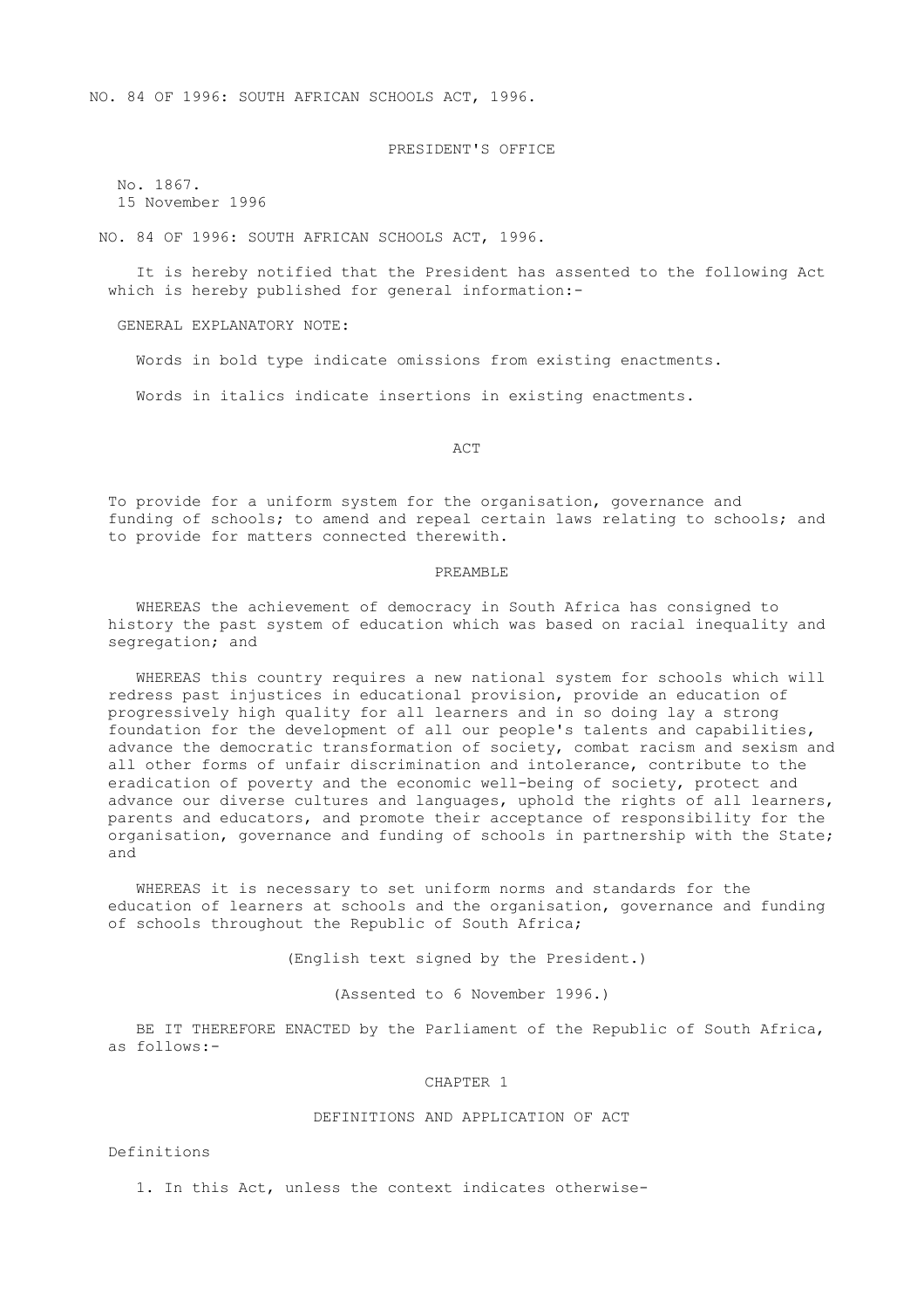- (i) "Constitution" means the Constitution of the Republic of South Africa, 1993 (Act No. 200 of 1993);
- (ii) "Council of Education Ministers" means the Council of Education Ministers established by the National Education Policy Act, 1996

#### (Act

No. 27 of 1996); (xix)

 (iii) "education department" means the department established by section 7(2) of the Public Service Act, 1994 (Proclamation No. 103 of

1994),

which is responsible for education in a province; (xi)

- (iv) "educator" means an educator as defined in the Educators Employment Act, 1994 (Proclamation No. 138 of 1994); (xiii)
- (v) "governing body" means a governing body contemplated in section  $16(1);$  (ii)
- (vi) "grade" means that part of an educational programme which a learner may complete in one school year, or any other education programme which the Member of the Executive Council may deem to be equivalent thereto; (iv)
- (vii) "Head of Department" means the head of an education department;

 $(iii)$ 

- (viii) "independent school" means a school registered or deemed to be registered in terms of section 46; (x)
	- (ix) "learner" means any person receiving education or obliged to receive education in terms of this Act; (vii)
	- (x) "member of staff" means a person employed at a school; (xiv)
	- (xi) "Member of the Executive Council" means the Member of the Executive Council of a province who is responsible for education in that province; (viii)
	- (xii) "Minister" means the Minister of Education; (ix)
- (xiii) "officer" means an employee of an education department appointed in terms of the Educators Employment Act, 1994 (Proclamation No. 138

of

 1994), or the Public Service Act, 1994 (Proclamation No. 103 of 1994); (i)

- (xiv) "parent" means-
	- (a) the parent or guardian of a learner;
	- (b) the person legally entitled to custody of a learner; or
	- (c) the person who undertakes to fulfil the obligations of a person referred to in paragraphs (a) and (b) towards the learner's education at school; (xiv)
- (xv) "principal" means an educator appointed or acting as the head of a school; (xvi)
- (xvi) "province" means a province established by section 124 of the Constitution; (xviii)
- (xvii) "provincial legislature" means a provincial legislature contemplated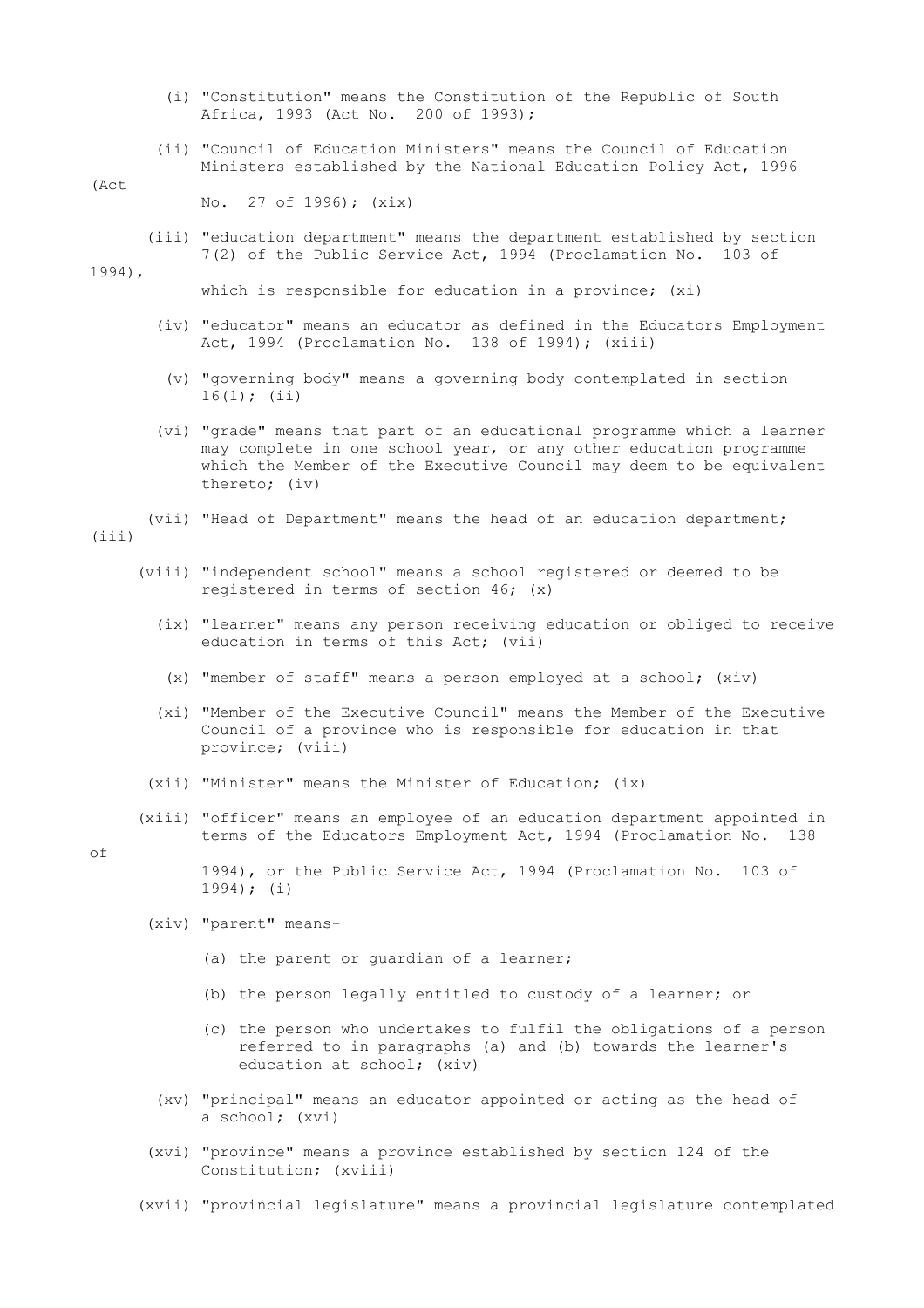in section 125 of the Constitution; (xvii)

- (xviii) "public school" means a school contemplated in Chapter 3; (xii)
	- (xix) "school" means a public school or an independent school which enrols learners in one or more grades between grade zero and grade twelve;  $(xx)$ 
		- (xx) "this Act" means this Act and all regulations promulgated under this Act. (vi)

Application of Act

 2. (1) This Act applies to school education in the Republic of South Africa.

 (2) A Member of the Executive Council and a Head of Department must exercise any power conferred upon them by or under this Act, after taking full account of the applicable policy determined in terms of the National Education Policy Act, 1996 (Act No. 27 of 1996).

 (3) Nothing in this Act prevents a provincial legislature from enacting legislation for school education in a province in accordance with the Constitution.

### CHAPTER 2

# LEARNERS

# Compulsory attendance

 3. (1) Subject to this Act and any applicable provincial law, every parent must cause every learner for whom he or she is responsible to attend a school from the first school day of the year in which such learner reaches the age of seven years until the last school day of the year in which such learner reaches the age of fifteen years or the ninth grade, whichever occurs first.

 (2) The Minister must, by notice in the Government Gazette, determine the ages of compulsory attendance at school for learners with special education needs.

 (3) Every Member of the Executive Council must ensure that there are enough school places so that every child who lives in his or her province can attend school as required by subsections (1) and (2).

 (4) If a Member of the Executive Council cannot comply with subsection (3) because of a lack of capacity existing at the date of commencement of this Act, he or she must take steps to remedy any such lack of capacity as soon as possible and must make an annual report to the Minister on the progress achieved in doing so.

 (5) If a learner who is subject to compulsory attendance in terms of subsection (1) is not enrolled at or fails to attend a school, the Head of Department may-

- (a) investigate the circumstances of the learner's absence from school;
- (b) take appropriate measures to remedy the situation; and
- (c) failing such a remedy, issue a written notice to the parent of the learner requiring compliance with subsection (1).
- (6) Subject to this Act and any other applicable law-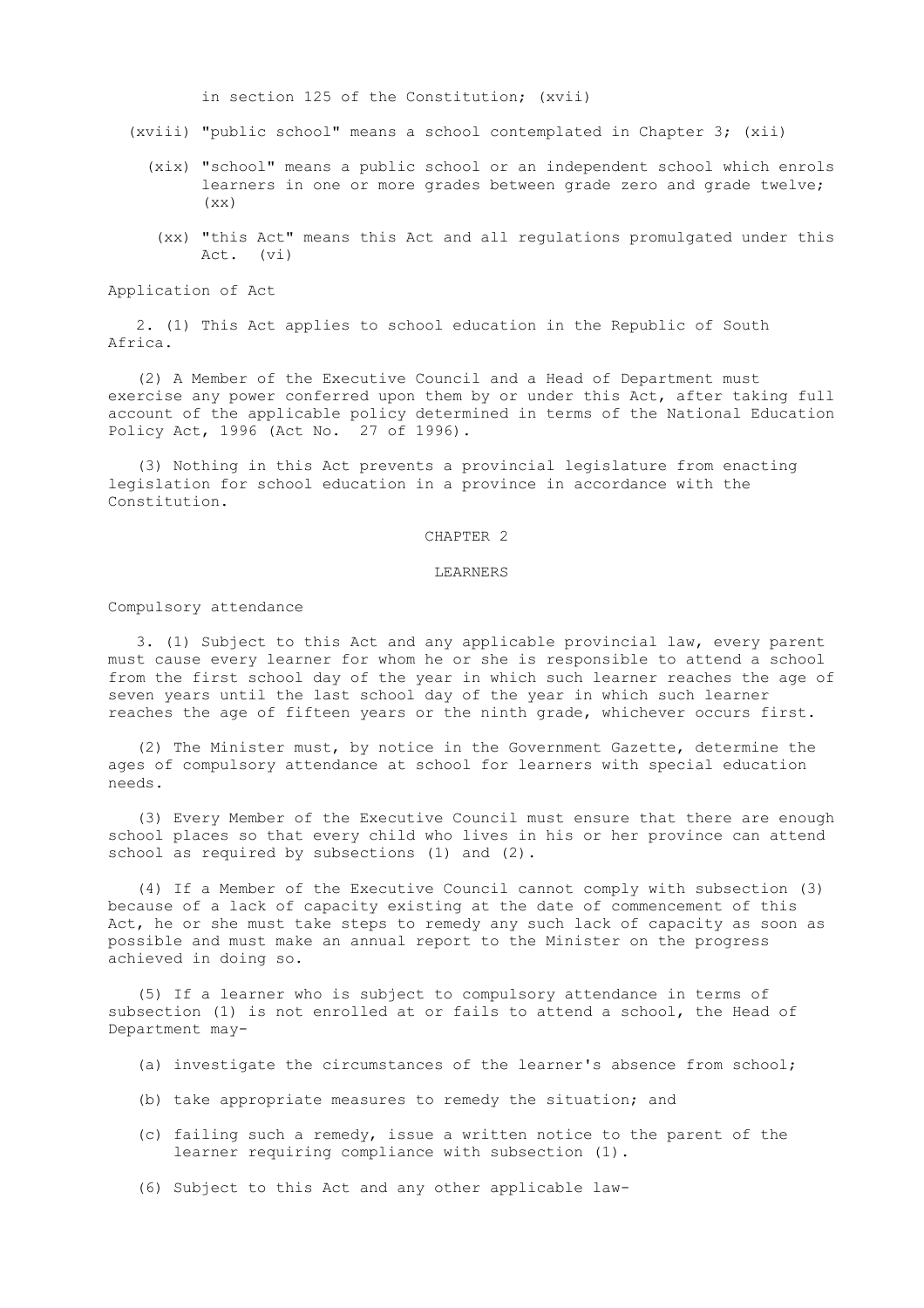- (a) any parent who, without just cause and after a written notice from the Head of Department, fails to comply with subsection (1), is guilty of
	- offence and liable on conviction to a fine or to imprisonment for a period not exceeding six months; or
- (b) any other person who, without just cause, prevents a learner who is subject to compulsory attendance from attending a school, is guilty of an offence and liable on conviction to a fine or to imprisonment for a period not exceeding six months.

Exemption from compulsory attendance

 4. (1) A Head of Department may exempt a learner entirely, partially or conditionally from compulsory school attendance if it is in the best interests of the learner.

 (2) Every Head of Department must maintain a register of all learners exempted from compulsory school attendance.

Admission to public schools

 5. (1) A public school must admit learners and serve their educational requirements without unfairly discriminating in any way.

 (2) The governing body of a public school may not administer any test related to the admission of a learner to a public school, or direct or authorise the principal of the school or any other person to administer such test.

 (3) No learner may be refused admission to a public school on the grounds that his or her parent-

- (a) is unable to pay or has not paid the school fees determined by the governing body under section 39;
- (b) does not subscribe to the mission statement of the school; or
- (c) has refused to enter into a contract in terms of which the parent waives any claim for damages arising out of the education of the learner.

 (4) The Minister may by notice in the Government Gazette, after consultation with the Council of Education Ministers, determine age requirements for the admission of learners to a school or different grades at a school.

 (5) Subject to this Act and any applicable provincial law, the admission policy of a public school is determined by the governing body of such school.

 (6) In determining the placement of a learner with special education needs, the Head of Department and principal must take into account the fights and wishes of the parents of such learner.

 (7) An application for the admission of a learner to a public school must be made to the education department in a manner determined by the Head of Department.

 (8) If an application in terms of subsection (7) is refused, the Head of Department must inform the parent in writing of such refusal and the reason therefor.

 (9) Any learner or parent of a learner who has been refused admission to a public school may appeal against the decision to the Member of the Executive

an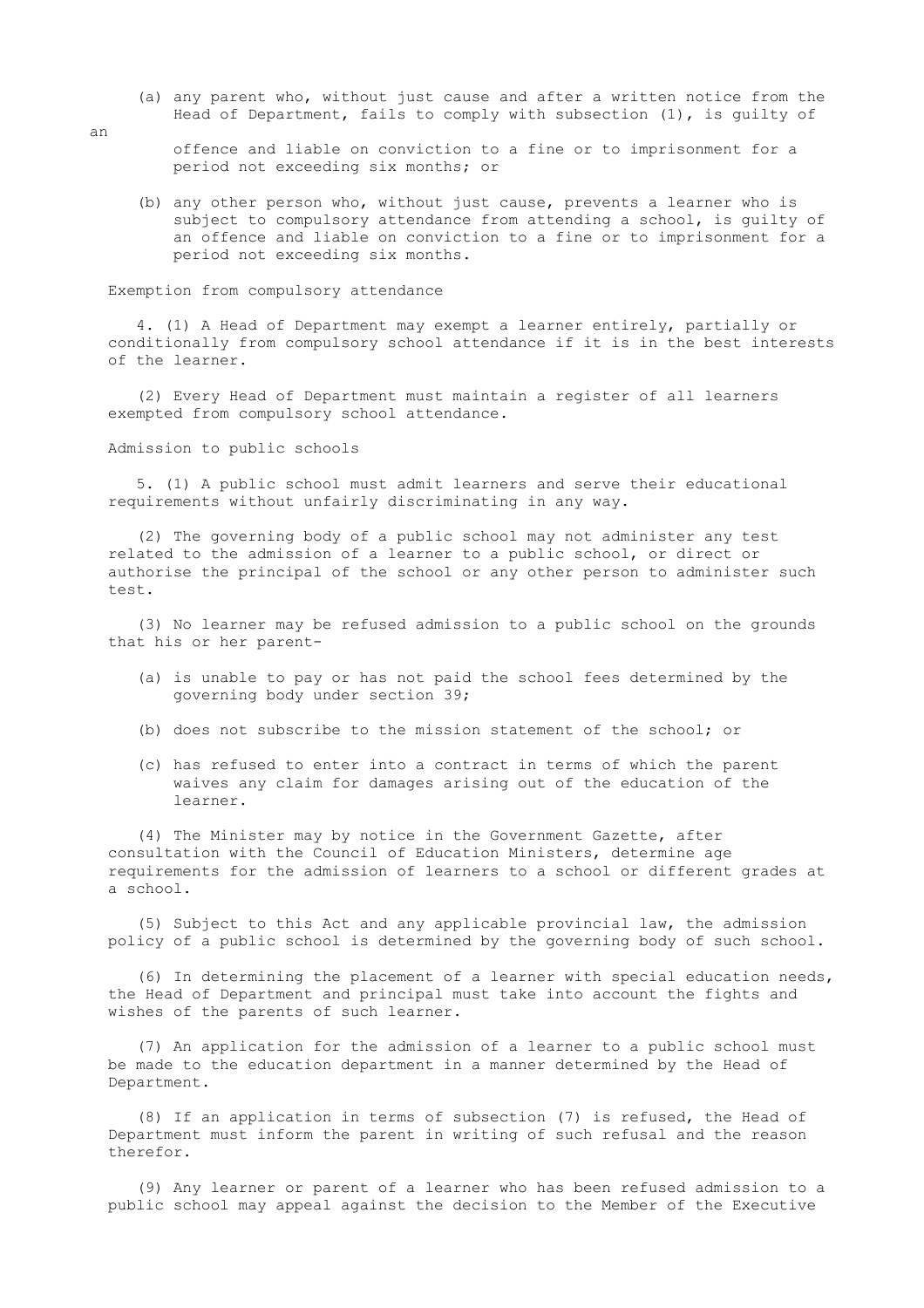Council.

Language policy of public schools

 6. (1) Subject to the Constitution and this Act, the Minister may, by notice in the Government Gazette, after consultation with the Council of Education Ministers, determine norms and standards for language policy in public schools.

 (2) The governing body of a public school may determine the language policy of the school subject to the Constitution, this Act and any applicable provincial law.

 (3) No form of racial discrimination may be practised in implementing policy determined under this section.

 (4) A recognised Sign Language has the status of an official language for purposes of learning at a public school.

Freedom of conscience and religion at public schools

 7. Subject to the Constitution and any applicable provincial law, religious observances may be conducted at a public school under rules issued by the governing body if such observances are conducted on an equitable basis and attendance at them by learners and members of staff is free and voluntary.

Code of conduct

 8. (1) Subject to any applicable provincial law, a governing body of a public school must adopt a code of conduct for the learners after consultation with the learners, parents and educators of the school.

 (2) A code of conduct referred to in subsection (1) must be aimed at establishing a disciplined and purposeful school environment, dedicated to the improvement and maintenance of the quality of the learning process.

 (3) The Minister may, after consultation with the Council of Education Ministers, determine guidelines for the consideration of governing bodies in adopting a code of conduct for learners.

 (4) Nothing contained in this Act exempts a learner from the obligation to comply with the code of conduct of the school attended by such learner.

 (5) A code of conduct must contain provisions of due process safeguarding the interests of the learner and any other party involved in disciplinary proceedings.

Suspension and expulsion from public school

 9. (1) Subject to this Act and any applicable provincial law, the governing body of a public school may, after a fair hearing, suspend a learner from attending the school-

(a) as a correctional measure for a period not longer than one week; or

 (b) pending a decision as to whether the learner is to be expelled from the school by the Head of Department.

 (2) Subject to any applicable provincial law, a learner at a public school may be expelled only-

(a) by the Head of Department; and

(b) if found guilty of serious misconduct after a fair hearing.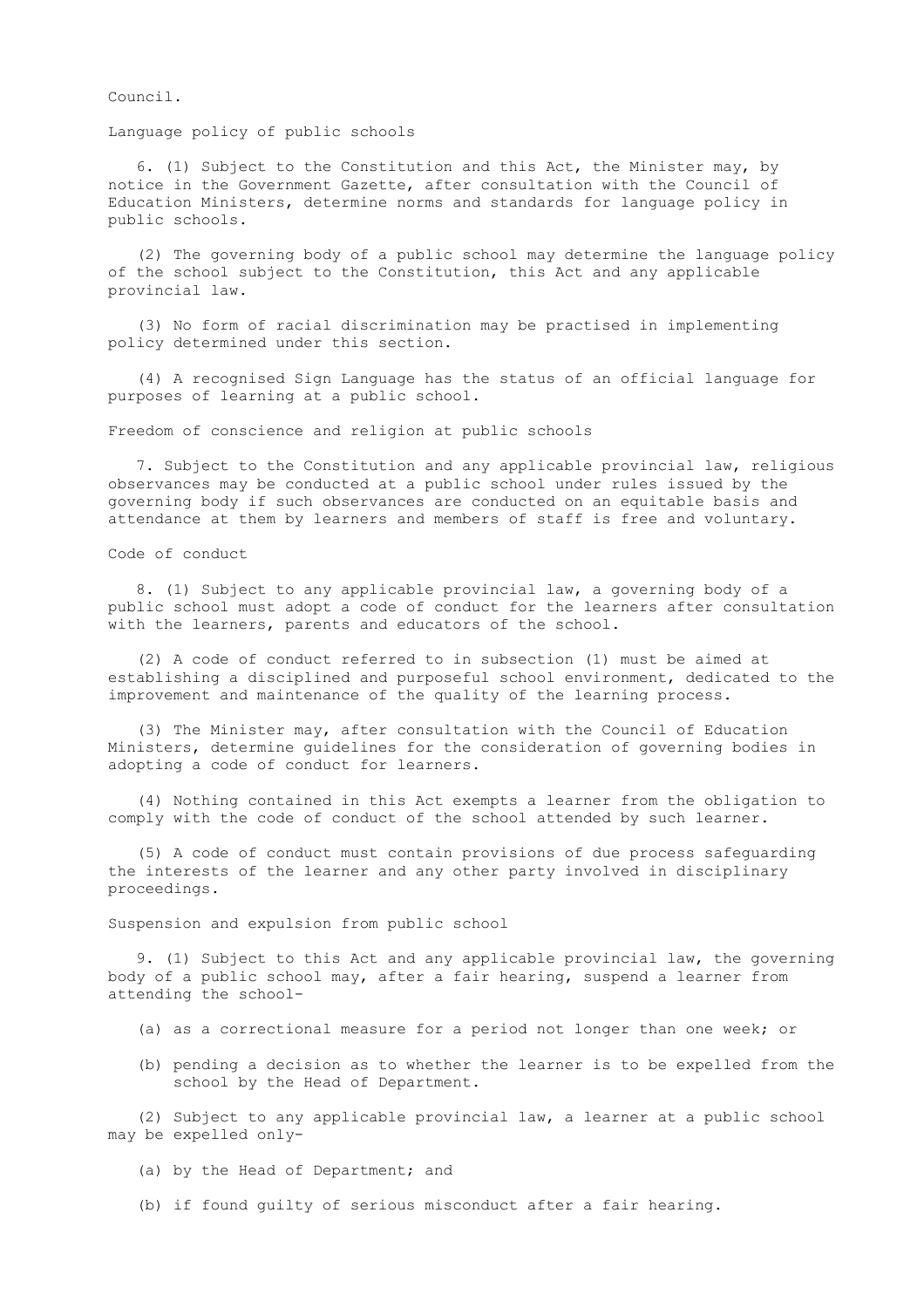(3) The Member of the Executive Council must determine by notice in the Provincial Gazette-

- (a) the behaviour by a learner at a public school which may constitute serious misconduct;
- (b) disciplinary proceedings to be followed in such cases;
- (c) provisions of due process safeguarding the interests of the learner and any other party involved in disciplinary proceedings.

 (4) A learner or the parent of a learner who has been expelled from a public school may appeal against the decision of the Head of Department to the Member of the Executive Council.

 (5) If a learner who is subject to compulsory attendance in terms of section 3(1) is expelled from a public school, the Head of Department must make an alternative arrangement for his or her placement at a public school.

#### Prohibition of corporal punishment

 10. (1) No person may administer corporal punishment at a school to a learner.

 (2) Any person who contravenes subsection (1) is guilty of an offence and liable on conviction to a sentence which could be imposed for assault.

# Representative council of learners

 11. (1) A representative council of learners at the school must be established at every public school enrolling learners in the eighth grade and higher.

 (2) A Member of the Executive Council may, by notice in the Provincial Gazette, determine guidelines for the establishment, election and functions of representative councils of learners.

 (3) The Member of the Executive Council may, by notice in the Provincial Gazette, exempt a public school for learners with special education needs from complying with subsection (1) if it is not practically possible for a representative council of learners to be established at the school.

#### CHAPTER 3

#### PUBLIC SCHOOLS

Provision of public schools

 12. (1) The Member of the Executive Council must provide public schools for the education of learners out of funds appropriated for this purpose by the provincial legislature.

 (2) The provision of public schools referred to in subsection (1) may include the provision of hostels for the residential accommodation of learners.

 (3) A public school may be an ordinary public school or a public school for learners with special education needs.

 (4) The Member of the Executive Council must, where reasonably practicable, provide education for learners with special education needs at ordinary public schools and provide relevant educational support services for such learners.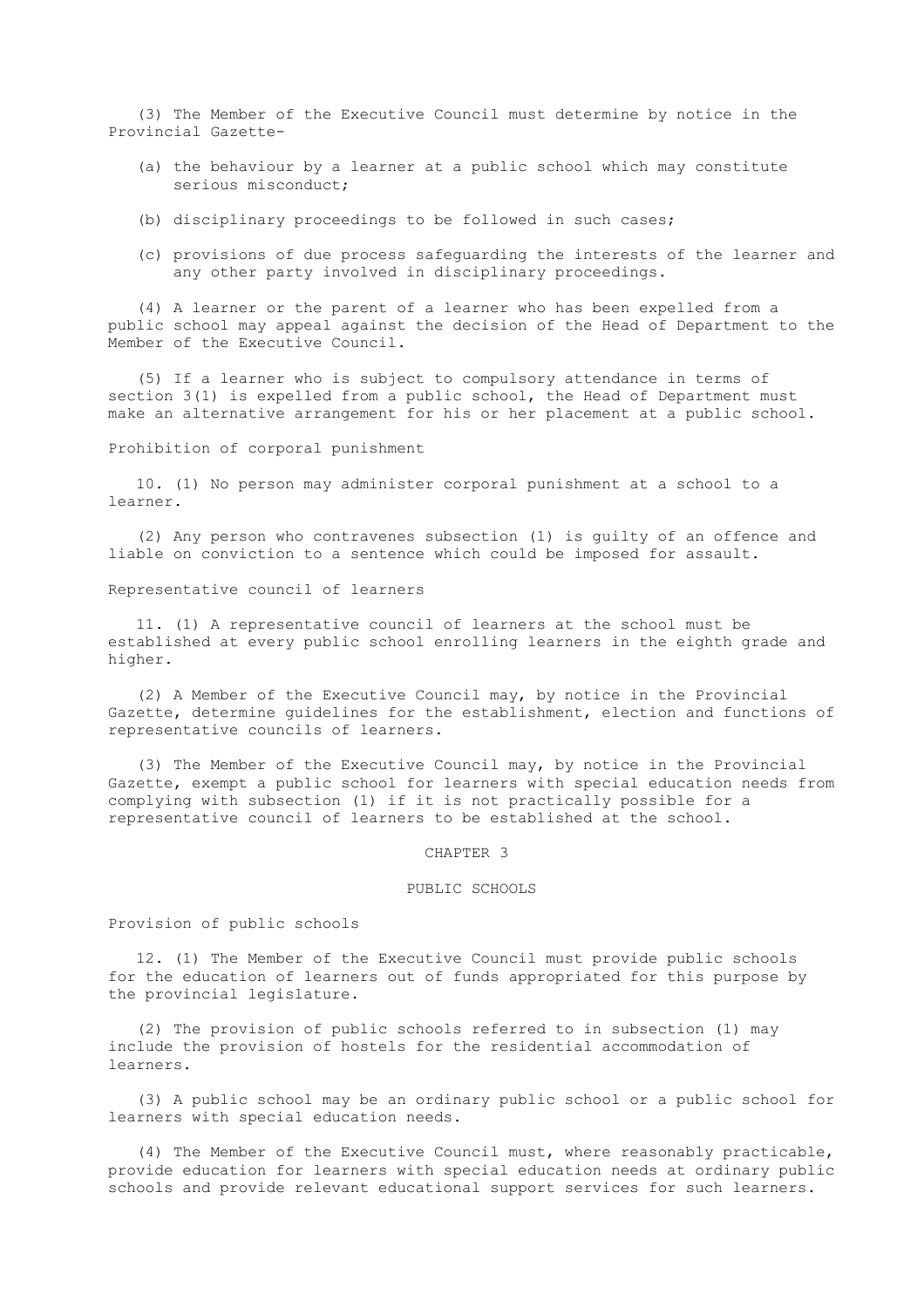(5) The Member of the Executive Council must take all reasonable measures to ensure that the physical facilities at public schools are accessible to disabled persons.

 (6) Nothing in this Act prohibits the provision of gender-specific public schools.

Public schools on State property

 13. (1) In this section, immovable property owned by the State includes immovable property held in trust on behalf of a tribe by a trust created by statute.

 (2) Subject to section 20(1)(k), a public school which occupies immovable property owned by the State has the right, for the duration of the school's existence, to occupy and use the immovable property for the benefit of the school for educational purposes at or in connection with the school.

- (3) The right referred to in subsection (2) may only be restricted-
- (a) by the Member of the Executive Council; and
- (b) if the immovable property is not utilised by the school in the interests of education.

 (4) The Member of the Executive Council may not act under subsection (3) unless he or she has-

- (a) informed the governing body of the school of his or her intention so to act and the reasons therefor;
- (b) granted the governing body of the school a reasonable opportunity to make representations to him or her in relation to such action;
- (c) duly considered any such representations received.

 (5) The right contemplated in subsection (2) is enforceable against any successor in title to the owner of the immovable property in question.

 (6) No immovable property owned by the State and occupied by a public school may be alienated unless an agreement contemplated in section 14 has been concluded between the Member of the Executive Council and the prospective owner of the immovable property.

 (7) The registrar of any deeds registry may not execute, attest to or register a transfer deed in respect of the immovable property in question unless the owner has provided the registrar with proof of the agreement contemplated in subsection (6).

 (8) The provisions of the Deeds Registries Act, 1937 (Act No. 47 of 1937), do not apply to the right contemplated in subsection (2).

Public schools on private property

 14. (1) Subject to the Constitution and this Act, a public school may be provided on private property only in terms of an agreement between the Member of the Executive Council and the owner of the private property.

 (2) An agreement contemplated in subsection (1) must be consistent with this Act and in particular must provide for-

 (a) the provision of education and the performance of the normal functions of a public school;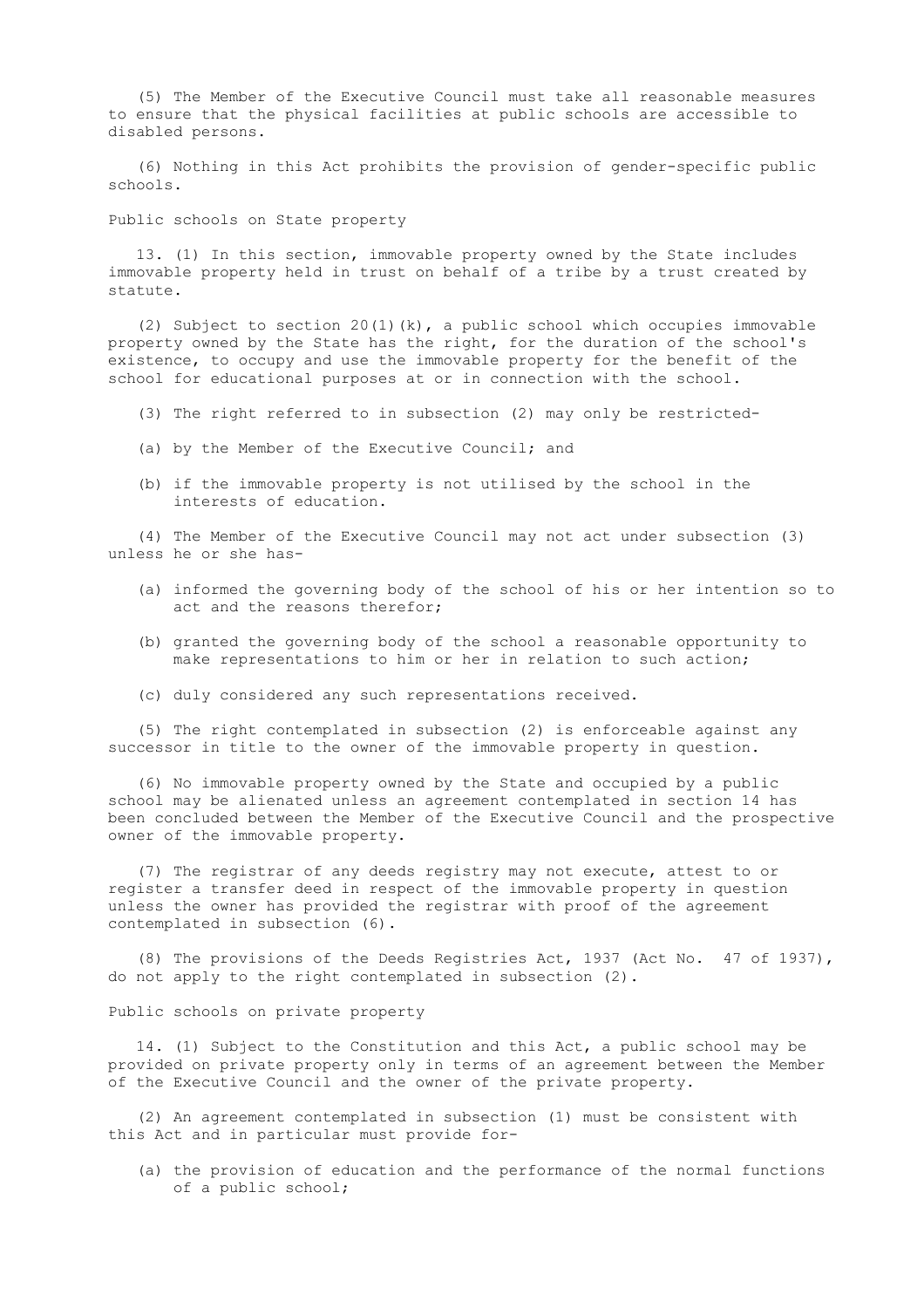- (b) governance of the school, including the relationship between the governing body of the school and the owner;
- (c) access by all interested parties to the property on which the school stands;
- (d) security of occupation and use of the property by the school;
- (e) maintenance and improvement of the school buildings and the property on which the school stands and the supply of necessary services;
- (f) protection of the owner's rights in respect of the property occupied, affected or used by the school.

 (3) The provisions of the Deeds Registries Act, 1937 (Act No. 47 of 1937), do not apply to a real right, excluding ownership, acquired by the State, a public school or another party in terms of an agreement contemplated in this section.

 (4) The right contemplated in subsection (3) is enforceable against any successor in title to the owner of the immovable property in question.

 (5) Despite subsection (3), a registrar of a deeds registry must endorse on the title deed of the affected property that the property is subject to an agreement contemplated in this section, if the registrar receives-

- (a) an application for such endorsement by the owner of the property, or the Member of the Executive Council or any other holder of a right contemplated in subsection (3), together with the title deed of the property; and
- (b) affidavits by the owner of the property and the Member of the Executive Council stating that an agreement contemplated in this section has been concluded.

 (6) The Minister must, after consultation with the Council of Education Ministers, make regulations regarding the minimum requirements of an agreement contemplated in this section.

 (7) Any transfer duty, stamp duty, fees or costs payable in respect of the registration of a right in terms of subsection (3) may be paid in full or in part from funds appropriated by the provincial legislature for that purpose, but the public school contemplated in subsection (1) is not responsible for such duties, fees or costs.

### Status of public schools

 15. Every public school is a juristic person, with legal capacity to perform its functions in terms of this Act.

Governance and professional management of public schools

 16. (1) Subject to this Act, the governance of every public school is vested in its governing body.

(2) A governing body stands in a position of trust towards the school.

 (3) Subject to this Act and any applicable provincial law, the professional management of a public school must be undertaken by the principal under the authority of the Head of Department.

Governing body serving two or more schools

17. (1) The Member of the Executive Council may determine that the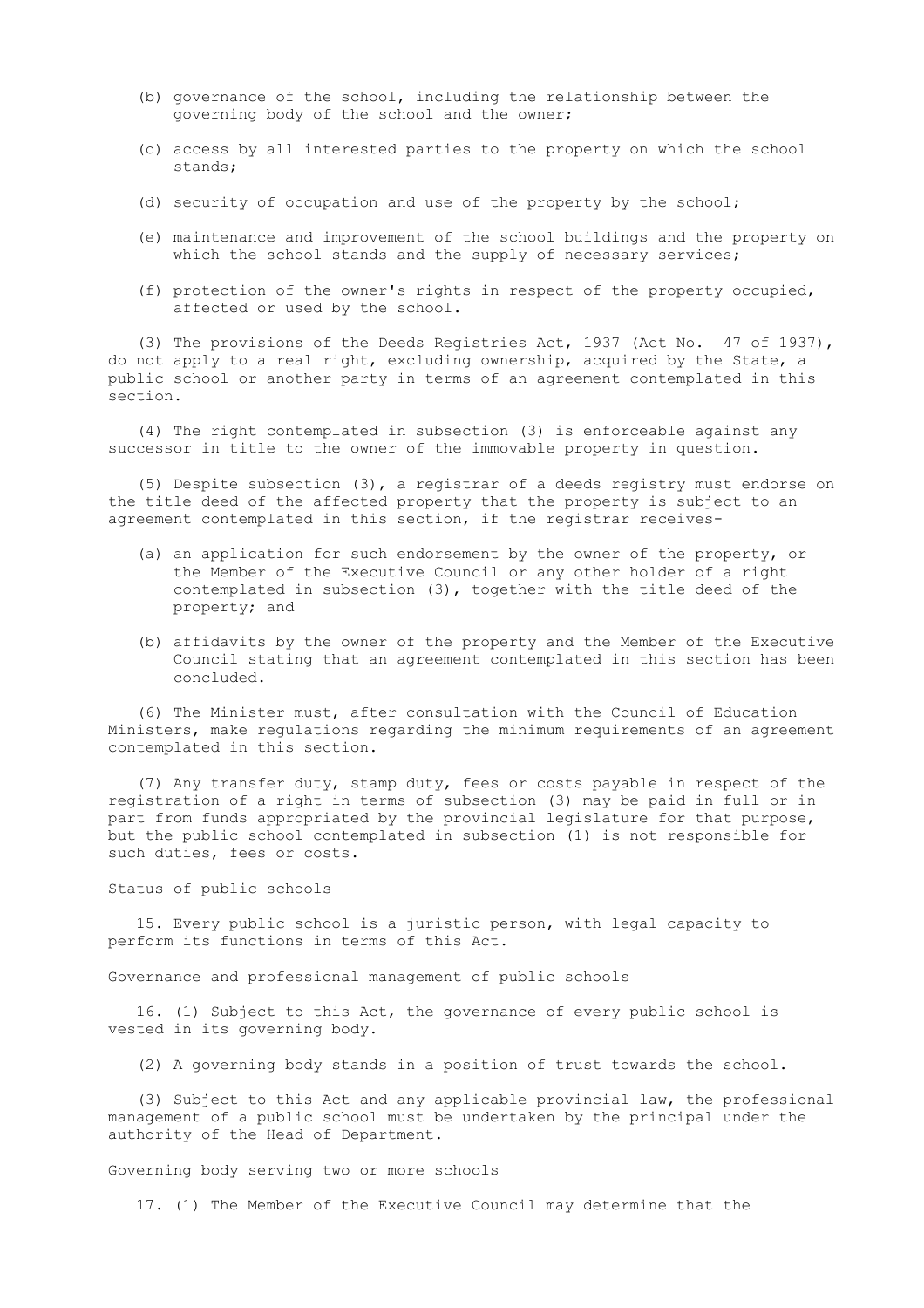governance of two or more public schools must vest in a single governing body if it is in the best interests of education at the schools in question.

 (2) The Member of the Executive Council may not act under subsection (1) unless he or she has-

- (a) given notice in the Provincial Gazette of his or her intention so to act;
- (b) given interested parties an opportunity to make written submissions within a period of not less than 30 days; and
- (c) considered all such submissions.

Constitution of governing body

 18. (1) Subject to this Act and any applicable provincial law, the governing body of a public school must function in terms of a constitution which complies with minimum requirements determined by the Member of the Executive Council by notice in the Provincial Gazette.

- (2) A constitution contemplated in subsection (1) must provide for-
- (a) a meeting of the governing body at least once every school term;
- (b) meetings of the governing body with parents, learners, educators and other staff at the school, respectively, at least once a year;
- (c) recording and keeping of minutes of governing body meetings;
- (d) making available such minutes for inspection by the Head of Department; and
- (e) rendering a report on its activities to parents, learners, educators and other staff of the school at least once a year.

 (3) The governing body must submit a copy of its constitution to the Head of Department within 90 days of its election.

Enhancement of capacity of governing bodies

 19. (1) Out of funds appropriated for this purpose by the provincial legislature, the Head of Department must establish a programme to-

- (a) provide introductory training for newly elected governing bodies to enable them to perform their functions; and
- (b) provide continuing training to governing bodies to promote the effective performance of their functions or to enable them to assume additional functions.

 (2) The Head of Department must ensure that principals and other officers of the education department render all necessary assistance to governing bodies in the performance of their functions in terms of this Act.

Functions of all governing bodies

- 20. (1) Subject to this Act, the governing body of a public school must-
- (a) promote the best interests of the school and strive to ensure its development through the provision of quality education for all learners at the school;
- (b) adopt a constitution;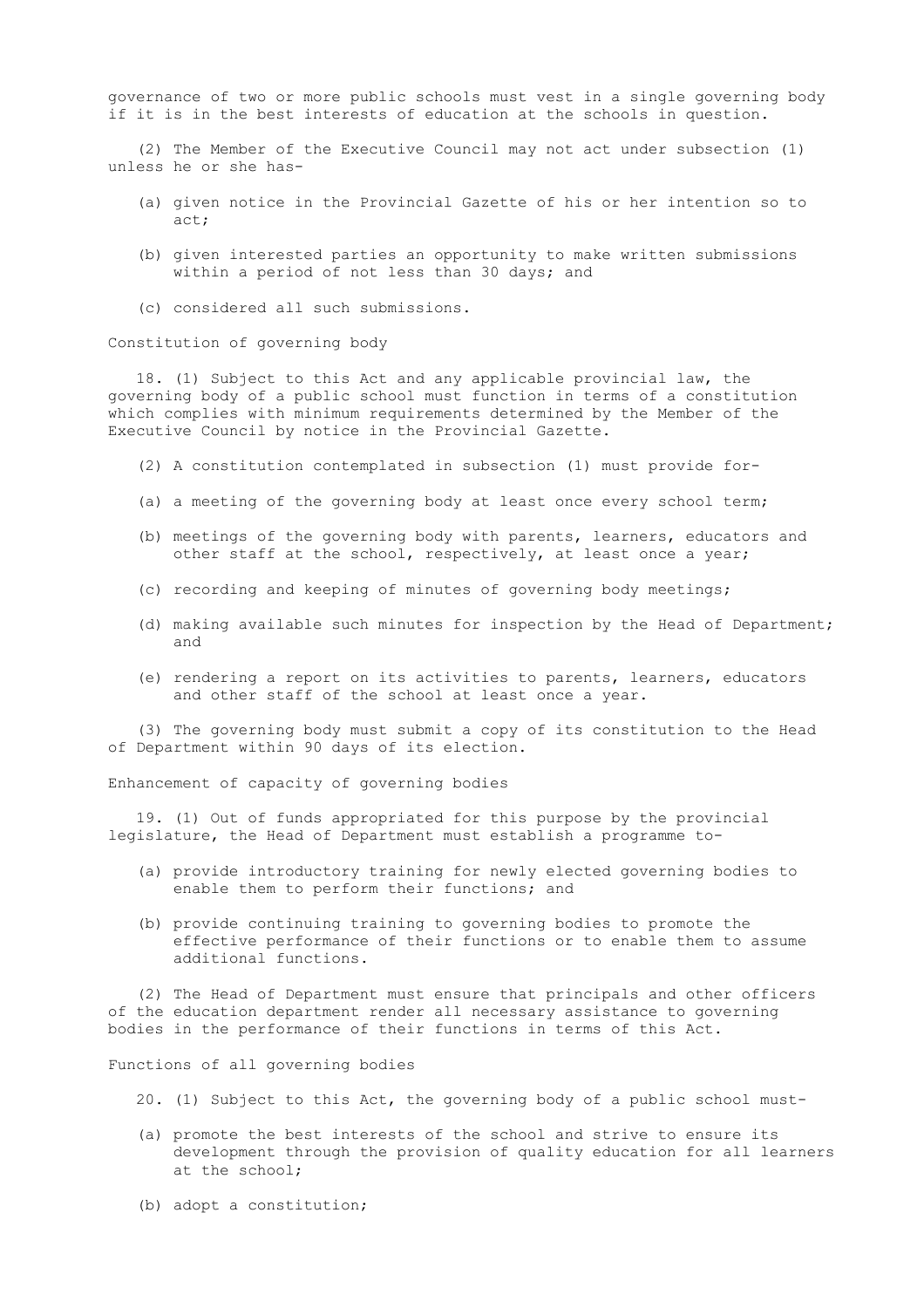- (c) develop the mission statement of the school;
- (d) adopt a code of conduct for learners at the school;
- (e) support the principal, educators and other staff of the school in the performance of their professional functions;
- (f) determine times of the school day consistent with any applicable conditions of employment of staff at the school;
- (g) administer and control the school's property, and buildings and grounds occupied by the school, including school hostels, if applicable;
- (h) encourage parents, learners, educators and other staff at the school to render voluntary services to the school;
- (i) recommend to the Head of Department the appointment of educators at the school, subject to the Educators Employment Act, 1994 (Proclamation No. 138 of 1994), and the Labour Relations Act, 1995 (Act No. 66 of 1995);
- (j) recommend to the Head of Department the appointment of non-educator staff at the school, subject to the Public Service Act, 1994 (Proclamation No. 103 of 1994), and the Labour Relations Act, 1995

(Act

No. 66 of 1995);

- (k) at the request of the Head of Department, allow the reasonable use under fair conditions of the facilities of the school for educational programmes not conducted by the school;
- (l) discharge all other functions imposed upon the governing body by or under this Act; and
- (m) discharge other functions consistent with this Act as determined by the Minister by notice in the Government Gazette, or by the Member of the Executive Council by notice in the Provincial Gazette.

 (2) The governing body may allow the reasonable use of the facilities of the school for community, social and school fund-raising purposes, subject to such reasonable and equitable conditions as the governing body may determine, which may include the charging of a fee or tariff which accrues to the school.

 (3) The governing body may join a voluntary association representing governing bodies of public schools.

Allocated functions of governing bodies

 21. (1) Subject to this Act, a governing body may apply to the Head of Department in writing to be allocated any of the following functions:

(a) To maintain and improve the school's property, and buildings and

 grounds occupied by the school, including school hostels, if applicable;

- (b) to determine the extra-mural curriculum of the school and the choice of subject options in terms of provincial curriculum policy;
- (c) to purchase textbooks, educational materials or equipment for the school;
- (d) to pay for services to the school; or
- (e) other functions consistent with this Act and any applicable provincial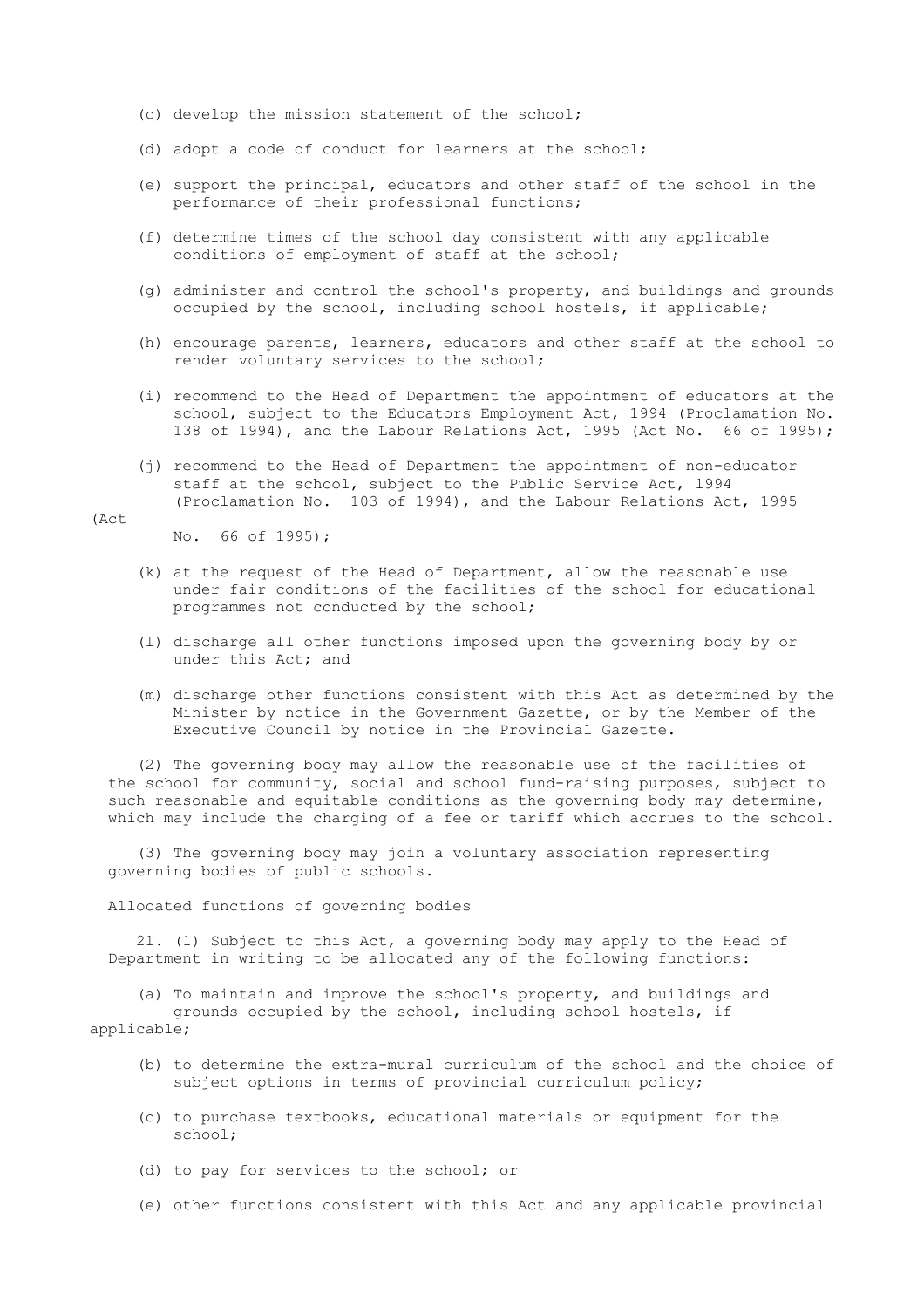law.

 (2) The Head of Department may refuse an application contemplated in subsection (1) only if the governing body concerned does not have the capacity to perform such function effectively.

 (3) The Head of Department may approve such application unconditionally or subject to conditions.

 (4) The decision of the Head of Department on such application must be conveyed in writing to the governing body concerned, giving reasons.

 (5) Any person aggrieved by a decision of the Head of Department in terms of this section may appeal to the Member of the Executive Council.

 (6) The Member of the Executive Council may, by notice in the Provincial Gazette, determine that some governing bodies may exercise one or more functions without making an application contemplated in subsection (1), if-

- (a) he or she is satisfied that the governing bodies concerned have the capacity to perform such function effectively; and
- (b) there is a reasonable and equitable basis for doing so.

Withdrawal of functions from governing bodies

 22. (1) The Head of Department May, on reasonable grounds, withdraw a function of a governing body.

 (2) The Head of Department may not take action under subsection (1) unless he or she has-

- (a) informed the governing body of his or her intention so to act and the reasons therefor;
- (b) granted the governing body a reasonable opportunity to make representations to him or her relating to such intention; and
- (c) given due consideration to any such representations received.

 (3) In cases of urgency, the Head of Department may act in terms of subsection (1) without prior communication to such governing body, if the Head of Department thereafter-

- (a) furnishes the governing body with reasons for his or her actions;
- (b) gives the governing body a reasonable opportunity to make representations relating to such actions; and
- (c) duly considers any such representations received.

 4. The Head of Department may for sufficient reasons reverse or suspend his or her action in terms of subsection (3).

 5. Any person aggrieved by a decision of the Head of Department in terms of this section may appeal against the decision to the Member of the Executive Council.

Membership of governing body of ordinary public school

 23. (1) Subject to this Act, the membership of the governing body of an ordinary public school comprises-

(a) elected members;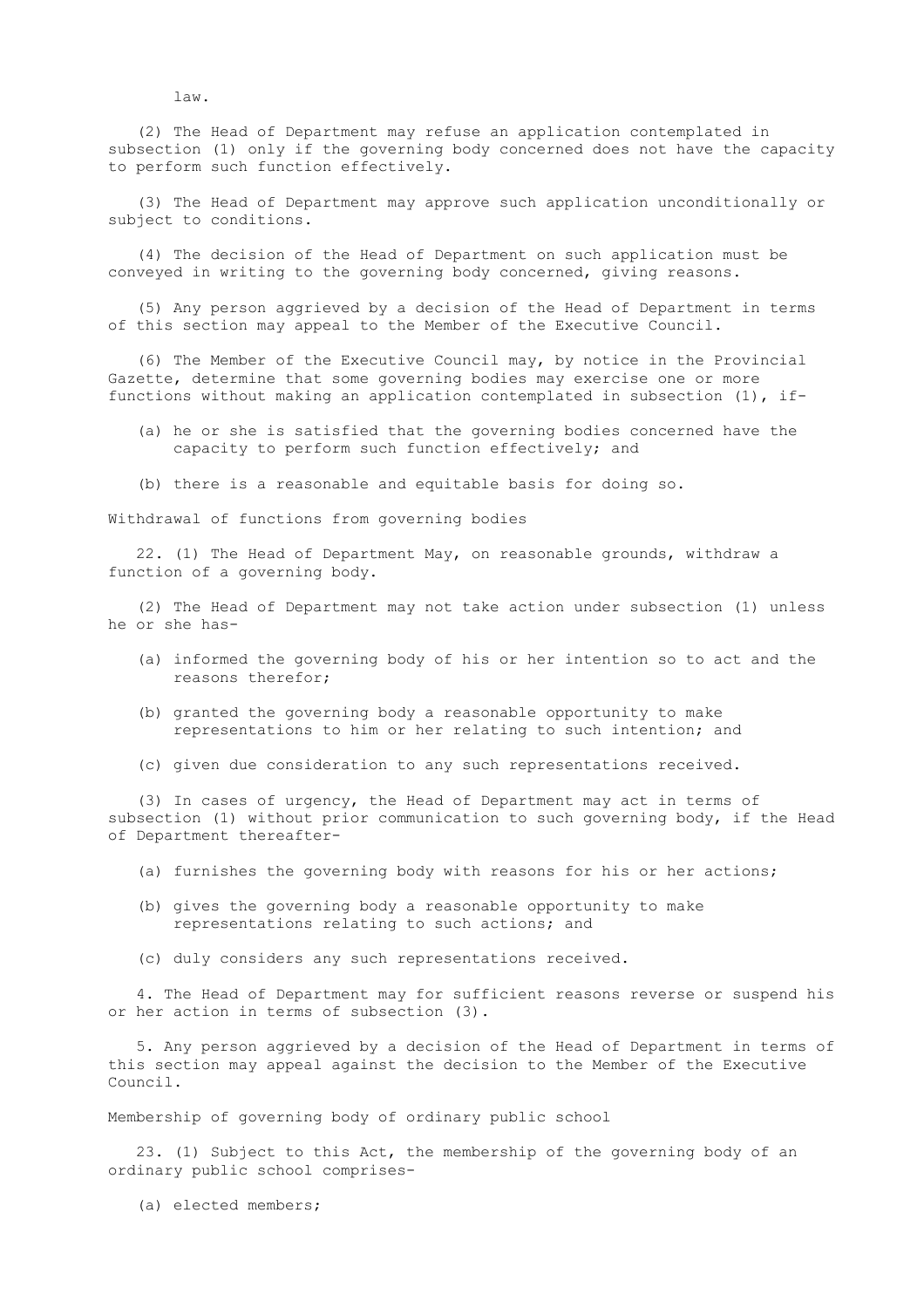- (b) the principal, in his or her official capacity;
- (c) co-opted members.

 (2) Elected members of the governing body shall comprise a member or members of each of the following categories:

- (a) Parents of learners at the school;
- (b) educators at the school;
- (c) members of staff at the school who are not educators; and
- (d) learners in the eighth grade or higher at the school.

 (3) A parent who is employed at the school may not represent parents on the governing body in terms of subsection (2)(a).

 (4) The representative council of learners referred to in section II (1) must elect the learner or learners referred to in subsection (2)(d).

 (5) The governing body of an ordinary public school which provides education to learners with special needs must, where practically possible, co-opt a person or persons with expertise regarding the special education needs of such learners.

 (6) A governing body may co-opt a member or members of the community to assist it in discharging its functions.

 (7) The governing body of a public school contemplated in section 14 may co-opt the owner of the property occupied by the school or the nominated representative of such owner.

(8) Co-opted members do not have voting rights on the governing body.

 (9) The number of parent members must comprise one more than the combined total of other members of a governing body who have voting rights.

 Membership of governing body of public school for learners with special education needs

 24. (1) The following categories of persons must be represented on a governing body of a public school for learners with special education needs, in each case by a member or members of the respective category:

- (a) Parents of learners at the school, if reasonably practicable;
- (b) educators at the school;
- (c) members of staff at the school who are not educators;
- (d) learners attending the eighth grade or higher, if reasonably practicable;
- (e) representatives of sponsoring bodies, if applicable;
- (f) representatives of organisations of parents of learners with special education needs, if applicable;
- (g) representatives of organisations of disabled persons, if applicable;
- (h) disabled persons, if applicable; and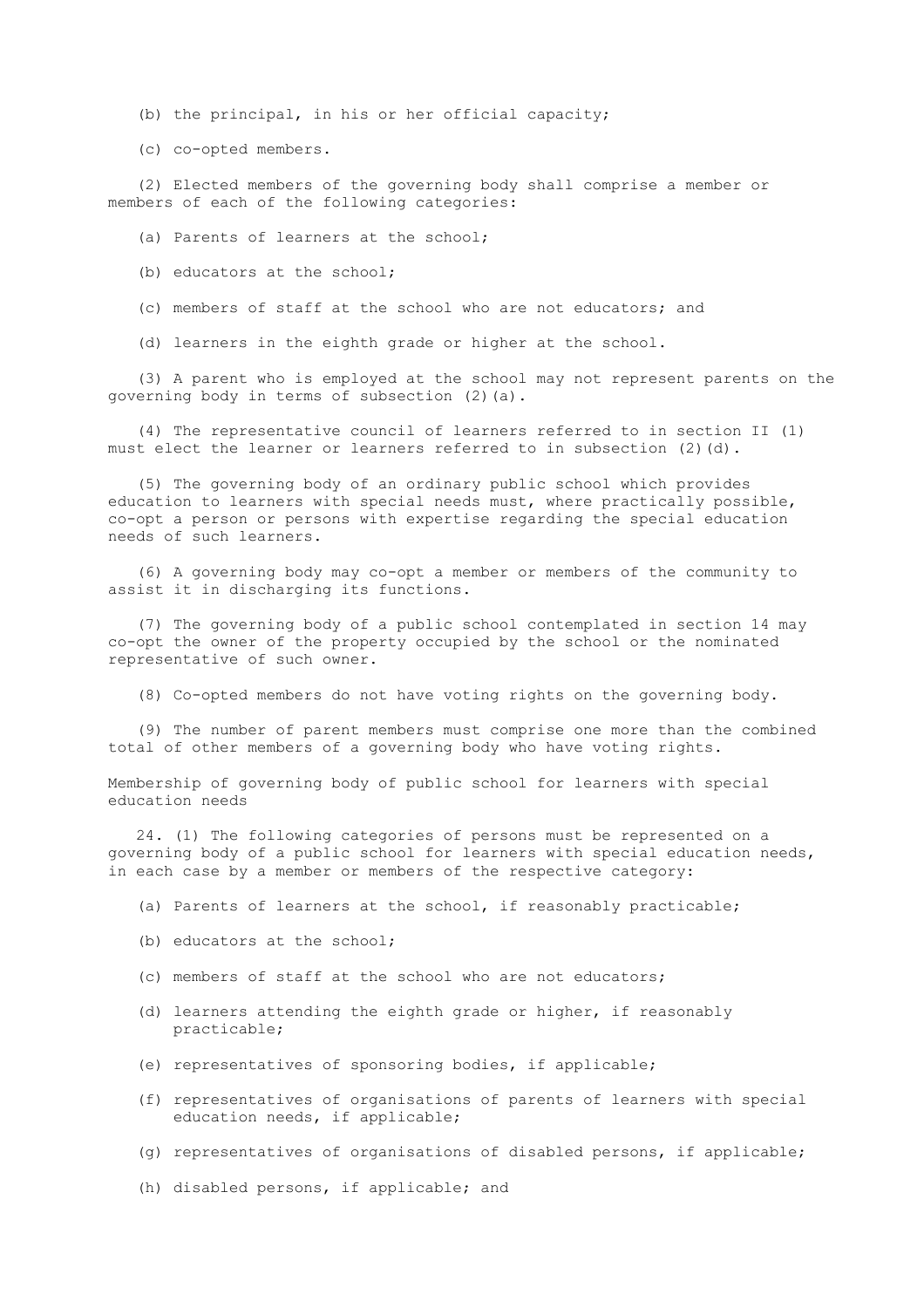(i) experts in appropriate fields of special needs education.

 (2) Subject to this Act, the Member of the Executive Council must, by notice in the Provincial Gazette, determine the number of members in each category referred to in subsection (1) and the manner of election or appointment of such members at every public school for learners with special education needs within his or her province.

 (3) A notice contemplated in subsection (2) must give interested parties an opportunity to make written submissions within a period of not less than 30 days.

 (4) The Member of the Executive Council must consider all such submissions, and thereafter may alter the notice contemplated in subsection (2).

Failure by governing body to perform functions

 25. (1) If a governing body has ceased to perform its functions, the Head of Department must appoint sufficient persons to perform those functions for a period not exceeding three months.

 (2) The Head of Department may extend the period referred to in subsection (1), by further periods not exceeding three months each, but the total period may not exceed one year.

 (3) The Head of Department must ensure that a governing body is elected in terms of this Act within a year after the appointment of persons contemplated in subsection (1).

Recusal by members of governing body

 26. A member of a governing body must withdraw from a meeting of the governing body for the duration of the discussion and decision-making on any issue in which the member has a personal interest.

Reimbursement of members of governing body

 27. (1) Necessary expenses incurred by a member of a governing body in the performance of his or her duties may be reimbursed by the governing body.

 (2) No member of a governing body may be remunerated in any way for the performance of his or her duties.

Election of members of governing body

 28. Subject to this Act and any applicable provincial law, the Member of the Executive Council must, by notice in the Provincial Gazette, determine-

- (a) the term of office of members and office-bearers of a governing body;
- (b) the designation of an officer to conduct the process for the nomination and election of members of the governing body;
- (c) the procedure for the disqualification or removal of a member of the governing body or the dissolution of a governing body, for sufficient reason in each case;
- (d) the procedure for the filling of a vacancy on the governing body;
- (e) guidelines for the achievement of the highest practicable level of representativity of members of the governing body;
- (f) a formula or formulae for the calculation of the number of members of the governing body to be elected in each of the categories referred to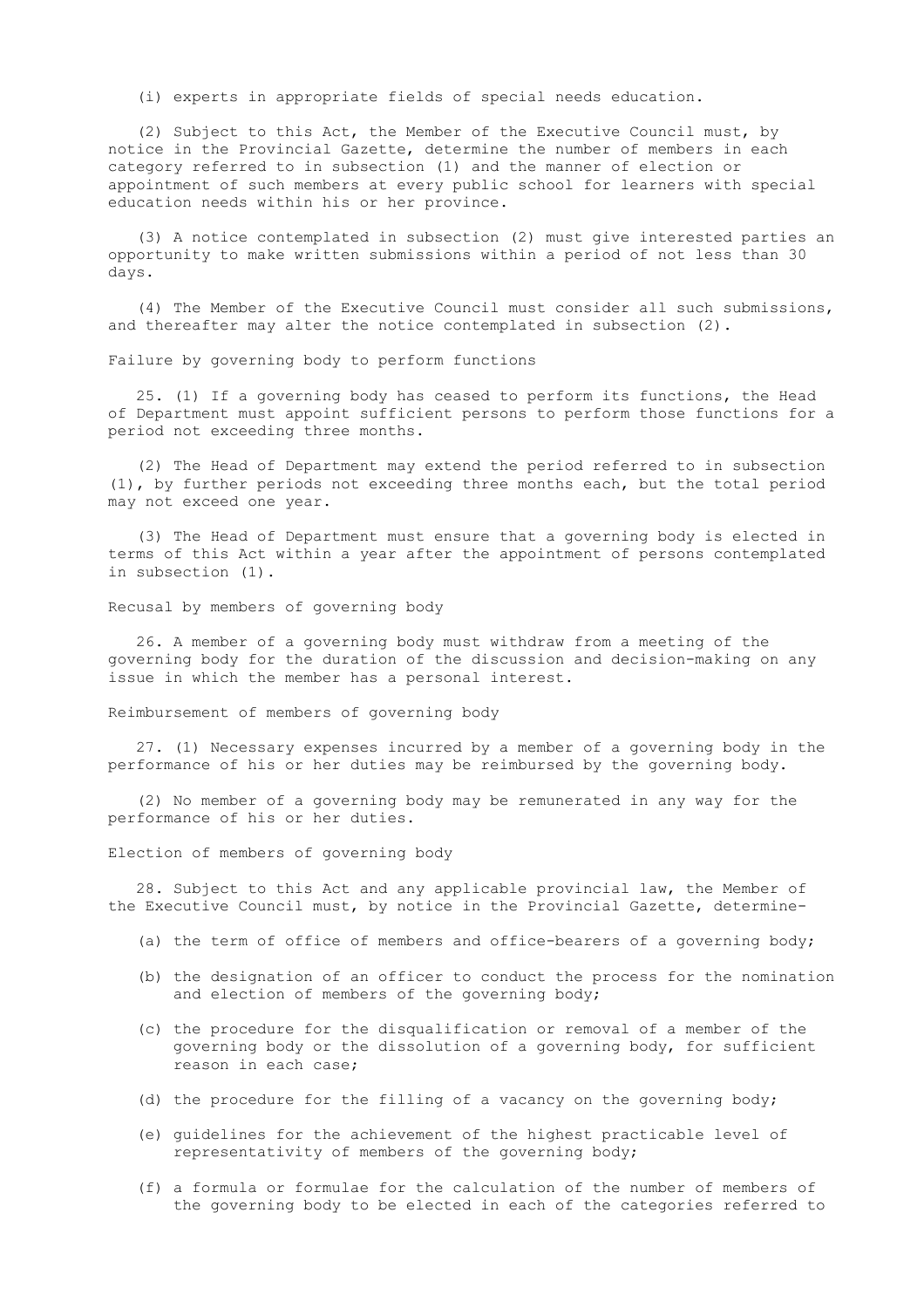in section  $23(2)$ , but such formula or formulae must provide reasonable representation for each category and must be capable of application to the different sizes and circumstances of public schools; and

 (g) any other matters necessary for the election, appointment or assumption of office of members of the governing body.

Office-bearers of governing bodies

 29. (1) A governing body must, from amongst its members, elect office-bearers, who must include at least a chairperson, a treasurer and a secretary.

 (2) Only a parent member of a governing body who is not employed at the public school may serve as the chairperson of the governing body.

Committees of governing body

- 30. (1) A governing body may-
- (a) establish committees, including an executive committee; and
- (b) appoint persons who are not members of the governing body to such committees on grounds of expertise, but a member of the governing body must chair each committee.

 (2) A governing body of an ordinary public school which provides education to learners with special education needs must establish a committee on special education needs.

Term of office of members and office-bearers of governing bodies

 31. (1) The term of office of a member of a governing body other than a learner may not exceed three years.

 (2) The term of office of a member of a governing body who is a learner may not exceed one year.

 (3) The term of office of an office-bearer of a governing body may not exceed one year.

 (4) A member or office-bearer of a governing body may be re-elected or co-opted, as the case may be, after the expiry of his or her term of office.

Status of minors on governing bodies of public schools

 32. (1) A member of a governing body who is a minor may not contract on behalf of a public school.

 (2) A member of a governing body who is a minor may not vote on resolutions of a governing body which impose liabilities on third parties or on the school.

 (3) A member of a governing body who is a minor incurs no personal liability for any consequence of his or her membership of the governing body.

Closure of public schools

 33. (1) The Member of the Executive Council may, by notice in the Provincial Gazette, close a public school.

 (2) The Member of the Executive Council may not act under subsection (1) unless he or she has-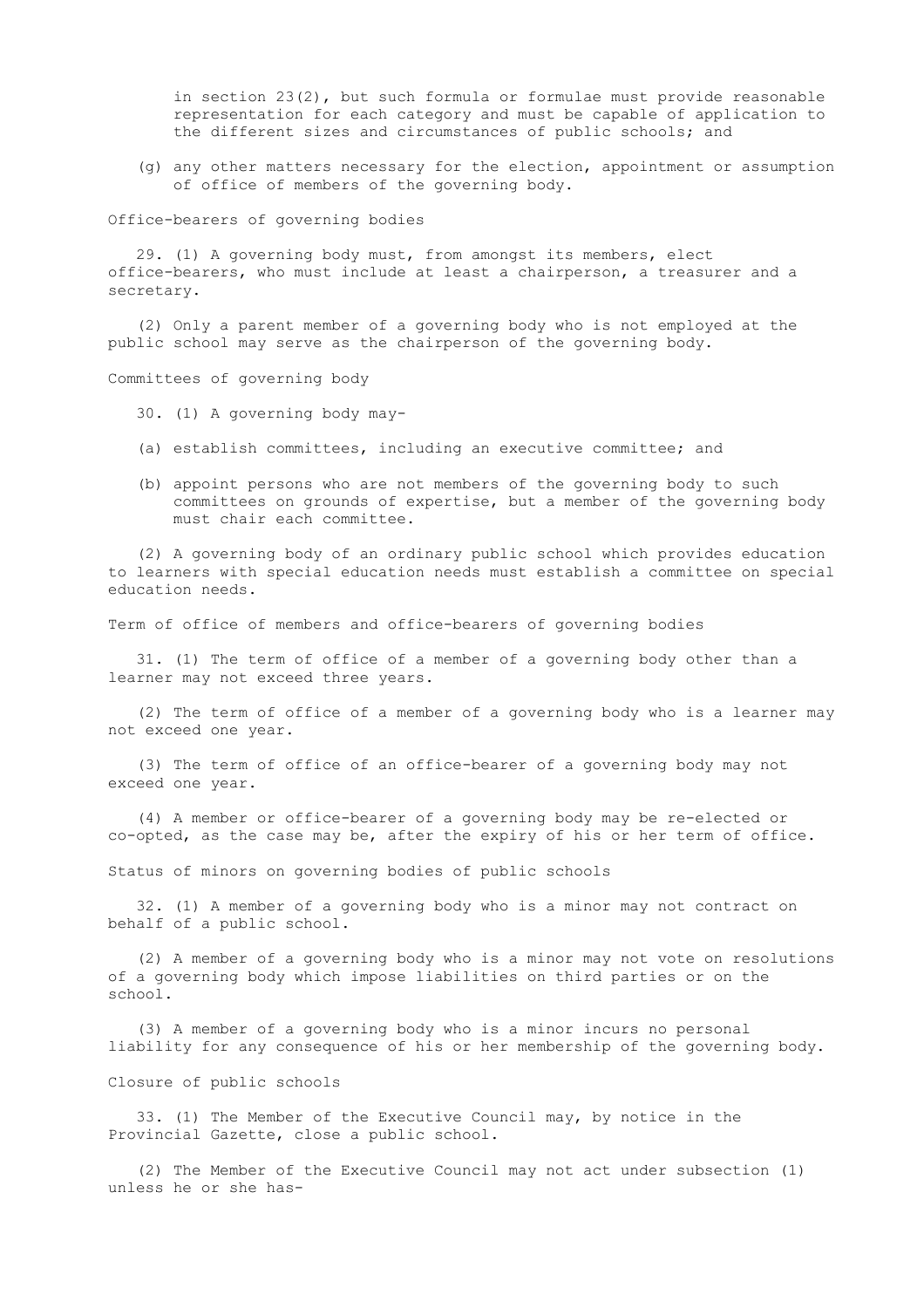- (a) informed the governing body of the school of his or her intention so to act and his or her reasons therefor;
- (b) granted the governing body of the school a reasonable opportunity to make representations to him or her in relation to such action;
- (c) conducted a public hearing on reasonable notice, to enable the community to make representations to him or her in relation to such actions; and
- (d) given due consideration to any such representations received.

 (3) If a public school is closed in terms of subsection (1) all assets and liabilities of such school must, subject to the conditions of any donation, bequest or trust contemplated in section 37(4), devolve on the State unless otherwise agreed between the Member of the Executive Council and the governing body of the school.

#### CHAPTER 4

#### FUNDING OF PUBLIC SCHOOLS

#### Responsibility of State

 34. (1) The State must fund public schools from public revenue on an equitable basis in order to ensure the proper exercise of the rights of learners to education and the redress of past inequalities in education provision.

 (2) The State must, on an annual basis, provide sufficient information to public schools regarding the funding referred to in subsection (1) to enable public schools to prepare their budgets for the next financial year.

Norms and standards for funding of public schools

 35. Subject to the Constitution and this Act, the Minister must determine norms and minimum standards for the funding of public schools after consultation with the Council of Education Ministers, the Financial and Fiscal Commission and the Minister of Finance.

#### Responsibility of governing body

 36. A governing body of a public school must take all reasonable measures within its means to supplement the resources supplied by the State in order to improve the quality of education provided by the school to all learners at the school.

School funds and assets of public schools

 37. (1) The governing body of a public school must establish a school fund and administer it in accordance with directions issued by the Head of Department.

 (2) Subject to subsection (3), all money received by a public school including school fees and voluntary contributions must be paid into the school fund.

 (3) The governing body of a public school must open and maintain a banking account.

 (4) Money or other goods donated or bequeathed to or received in trust by a public school must be applied in accordance with the conditions of such donation, bequest or trust.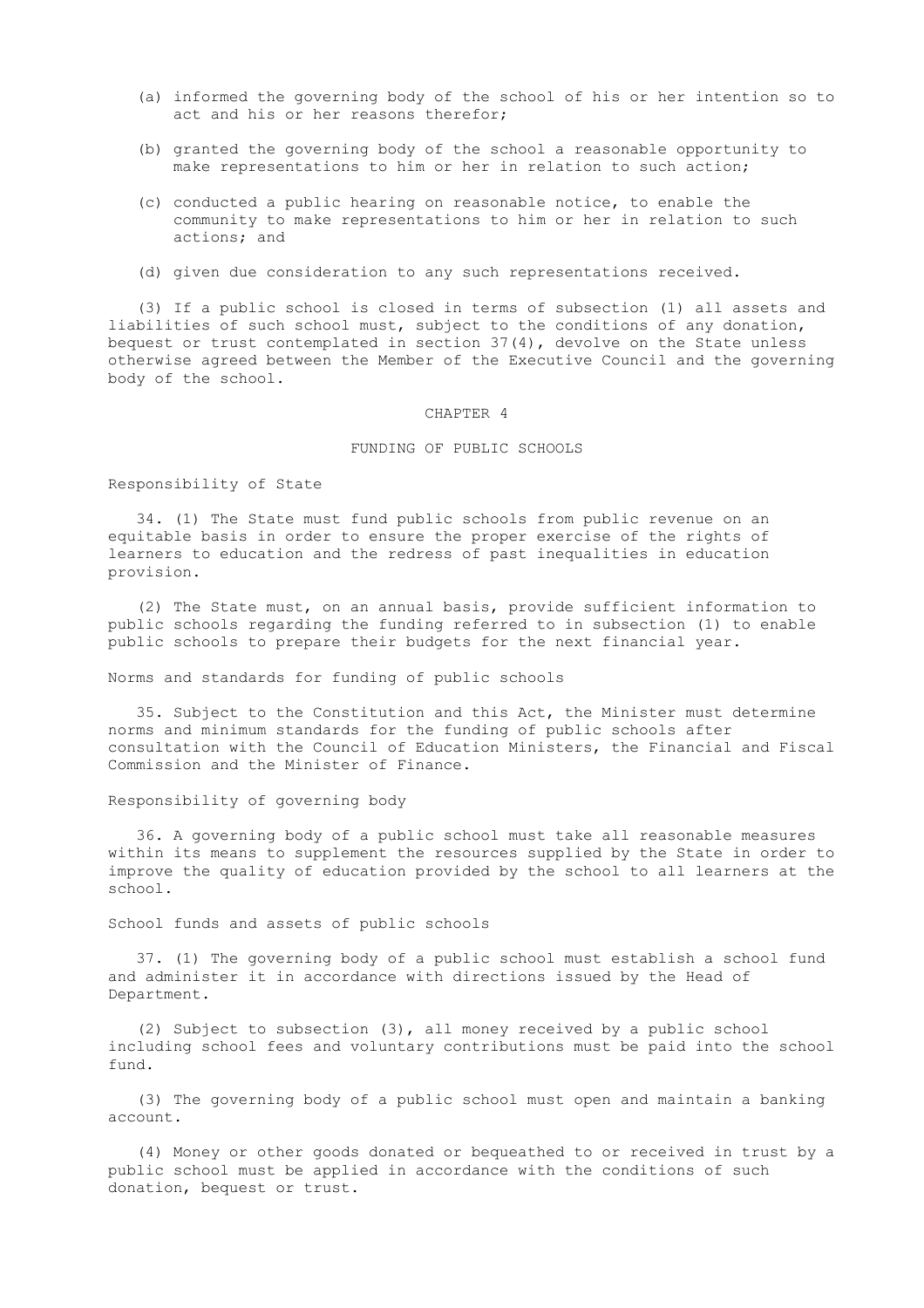(5) All assets acquired by a public school on or after the commencement of this Act are the property of the school.

 (6) The school fund, all proceeds thereof and any other assets of the public school must be used only for-

- (a) educational purposes, at or in connection with such school;
- (b) educational purposes, at or in connection with another public school, by agreement with such other public school and with the consent of the Head of Department;
- (c) the performance of the functions of the governing body; or
- (d) another educational purpose agreed between the governing body and the Head of Department.

Annual budget of public school

 38. (1) A governing body of a public school must prepare a budget each year, according to guidelines determined by the Member of the Executive Council, which shows the estimated income and expenditure of the school for the following financial year.

 (2) Before a budget referred to in subsection (1) is approved by the governing body, it must be presented to a general meeting of parents convened on at least 30 days' notice, for consideration and approval by a majority of parents present and voting.

School fees at public schools

 39. (1) Subject to this Act, school fees may be determined and charged at a public school only if a resolution to do so has been adopted by a majority of parents attending the meeting referred to in section 38(2).

- (2) A resolution contemplated in subsection (1) must provide for-
- (a) the amount of fees to be charged; and
- (b) equitable criteria and procedures for the total, partial or conditional exemption of parents who are unable to pay school fees.

 (3) The governing body must implement a resolution adopted at the meeting contemplated in subsection (1).

 (4) The Minister must, after consultation with the Council of Education Ministers and the Minister of Finance, make regulations regarding the equitable criteria and procedures referred to in subsection (2)(b).

Parent's liability for payment of school fees

 40. (1) A parent is liable to pay the school fees determined in terms of section 39 unless or to the extent that he or she has been exempted from payment in terms of this Act.

 (2) A parent may appeal to the Head of Department against a decision of a governing body regarding the exemption of such parent from payment of school fees.

 (3) In deciding an appeal referred to in subsection (2), the Head of Department must follow due process which safeguards the interests of the parent and the governing body.

Enforcement of payment of school fees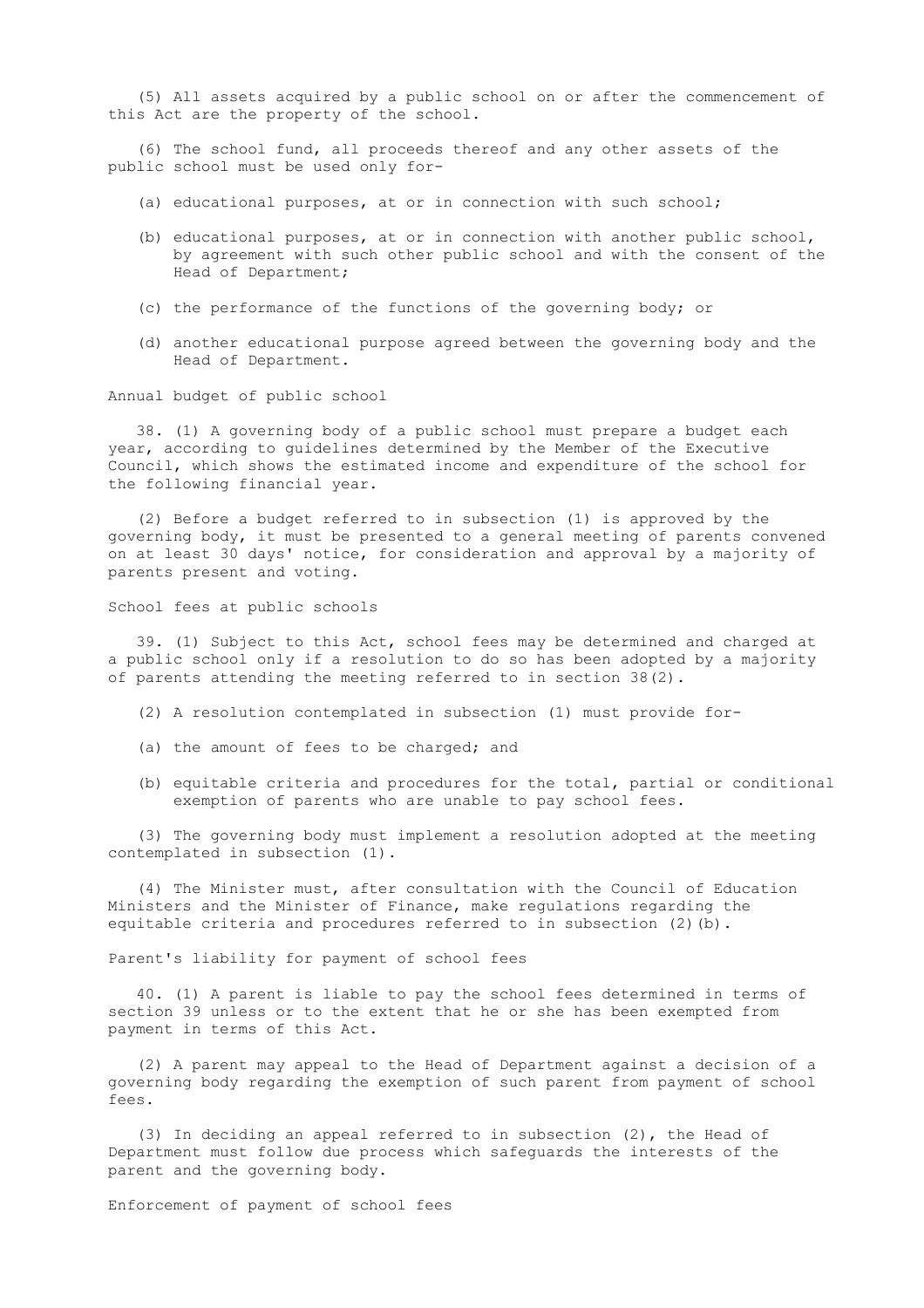41. The governing body of a public school may by process of law enforce the payment of school fees by parents who are liable to pay in terms of section 40.

Financial records and statements of public schools

42. The governing body of a public school must-

- (a) keep records of funds received and spent by the public school and of its assets, liabilities and financial transactions; and
- (b) as soon as practicable, but not later than three months after the end of each financial year, draw up annual financial statements in accordance with the guidelines determined by the Member of the

Executive

Council.

Audit or examination of financial records and statements

 43. (1) The governing body of a public school must appoint a person registered as an accountant and auditor in terms of the Public Accountants and Auditors Act, 1991 (Act No. 80 of 1991), to audit the records and financial statements referred to in section 42.

 (2) If the audit referred to in subsection (1) is not reasonably practicable, the governing body of a public school must appoint a person to examine and report on the records and financial statements referred to in section 42, who-

 (a) is qualified to perform the duties of an accounting officer in terms of section 60 of the Close Corporations Act, 1984 (Act No. 69 of 1984);

or

(b) is approved by the Member of the Executive Council for this purpose.

 (3) No person who has a financial interest in the affairs of the public school may be appointed under this section.

 (4) If the Member of the Executive Council deems it necessary, he or she may request the Auditor-General to undertake an audit of the records and financial statements of a public school.

 (5) A governing body must submit to the Head of Department, within six months after the end of each financial year, a copy of the annual financial statements, audited or examined in terms of this section.

 (6) At the request of an interested person, the governing body must make the records referred to in section 42, and the audited or examined financial statements referred to in this section, available for inspection.

### Financial year of public school

 44. The financial year of a public school commences on the first day of January and ends on the last day of December of each year.

#### CHAPTER 5

# INDEPENDENT SCHOOLS

Establishment of independent school

 45. Subject to this Act and any applicable provincial law, any person may, at his or her own cost, establish and maintain an independent school.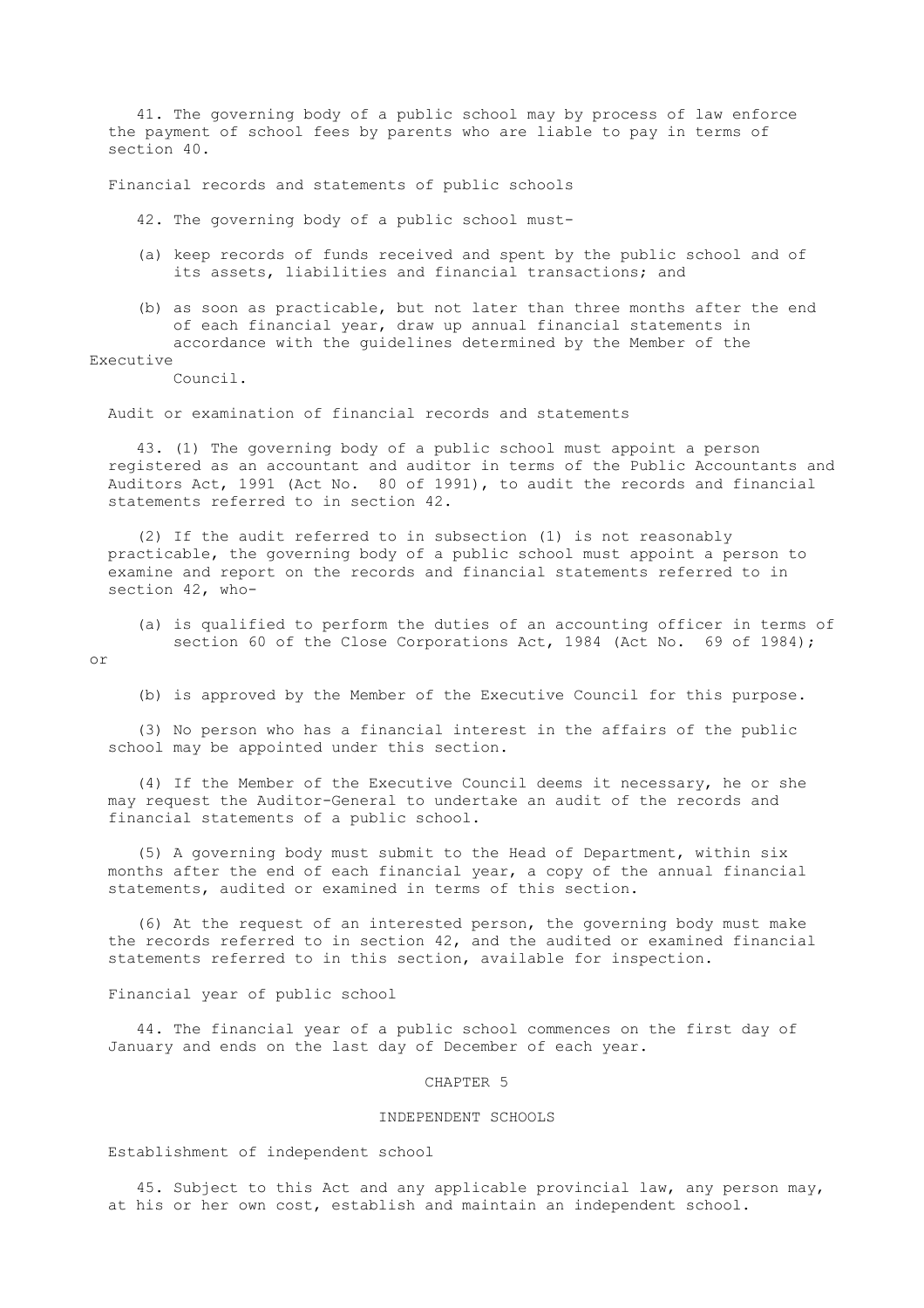# Registration of independent school

 46. (1) No person may establish or maintain an independent school unless it is registered by the Head of Department.

 (2) The Member of the Executive Council must, by notice in the Provincial Gazette, determine the grounds on which the registration of an independent school may be granted or withdrawn by the Head of Department.

 (3) A Head of Department must register an independent school if he or she is satisfied that-

- (a) the standards to be maintained by such school will not be inferior to the standards in comparable public schools;
- (b) the admission policy of the school does not discriminate on the grounds of race; and
- (c) the school complies with the grounds for registration contemplated in subsection (2).

 (4) Any person who contravenes subsection (1) is guilty of an offence and upon conviction liable to a fine or imprisonment for a period of three months.

Withdrawal of registration of independent school

 47. (1) No withdrawal of the registration of an independent school is valid unless-

- (a) the owner of such independent school has been furnished by the Head of Department with a notice of intention to withdraw the registration, stating the reasons why such withdrawal is contemplated;
- (b) the owner of such independent school has been granted an opportunity to make written representations to the Head of Department as to why the registration of the independent school should not be withdrawn; and
- (c) any such representations received have been duly considered.

 (2) The owner of an independent school may appeal to the Member of the Executive Council against the withdrawal of the registration of such independent school.

Subsidies to registered independent schools

 48. (1) The Minister may, by notice in the Government Gazette, determine norms and minimum standards for the granting of subsidies to independent schools after consultation with the Council of Education Ministers and the Financial and Fiscal Commission and with the concurrence of the Minister of Finance.

 (2) The Member of the Executive Council may, out of funds appropriated by the provincial legislature for that purpose, grant a subsidy to an independent school.

 (3) If a condition subject to which a subsidy was granted has not been complied with, the Head of Department may terminate or reduce the subsidy from a date determined by him or her.

 (4) The Head of Department may not terminate or reduce a subsidy under subsection (3) unless-

(a) the owner of such independent school has been furnished with a notice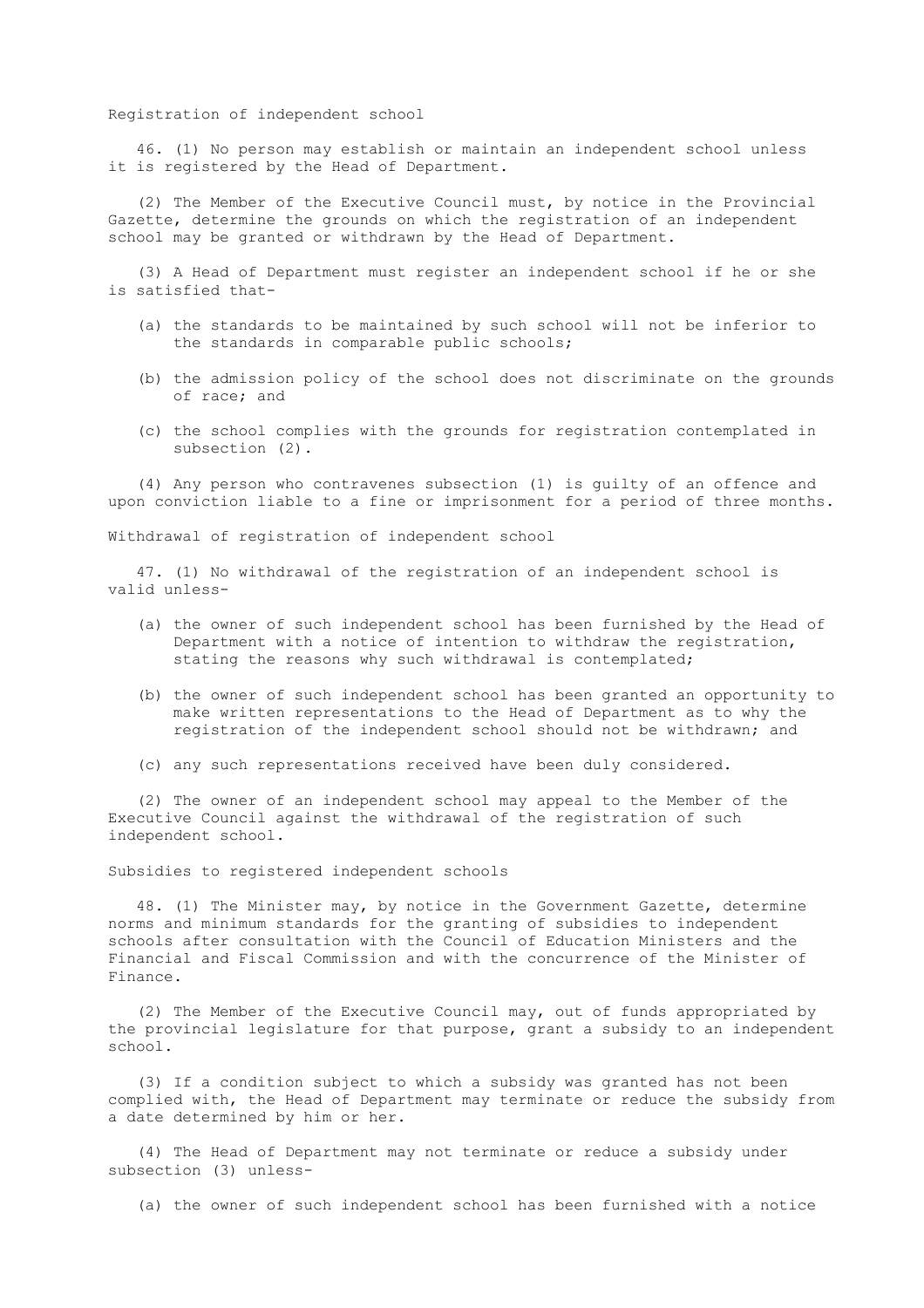of intention to terminate or reduce the subsidy and the reasons therefor;

- (b) such owner has been granted an opportunity to make written representations as to why the subsidy should not be terminated or reduced; and
- (c) any such representations received have been duly considered.

 (5) The owner of an independent school may appeal to the Member of the Executive Council against the termination or reduction of a subsidy to such independent school.

Declaration of independent school as public school

 49. (1) The Member of the Executive Council may, with the concurrence of the Member of the Executive Council responsible for finance, enter into an agreement with the owner of an independent school in terms whereof such independent school is declared to be a public school.

 (2) Notice of the change of status contemplated in subsection (1) must be published in the Provincial Gazette.

Duties of Member of Executive Council relating to independent schools

 50. (1) The Member of the Executive Council must, by notice in the Provincial Gazette, determine requirements for-

- (a) the admission of learners of an independent school to examinations conducted by or under the supervision of the education department;
- (b) the keeping of registers and other documents by an independent school;
- (c) criteria of eligibility, conditions and manner of payment of any subsidy to an independent school; and
- (d) any other matter relating to an independent school which must or may be prescribed in terms of this Act.

 (2) Different requirements may be made under subsection (1) in respect of different independent schools.

 (3) The Member of the Executive Council must allow the affected parties a reasonable period to comment on any requirement he or she intends to determine under subsection (1).

Registration of learner for education at home

 51. (1) A parent may apply to the Head of Department for the registration of a learner to receive education at the learner's home.

 (2) The Head of Department must register a learner as contemplated in subsection (1) if he or she is satisfied that-

- (a) the registration is in the interests of the learner;
- (b) the education likely to be received by the learner at home-
	- (i) will meet the minimum requirements of the curriculum at public schools; and
	- (ii) will be of a standard not inferior to the standard of education provided at public schools; and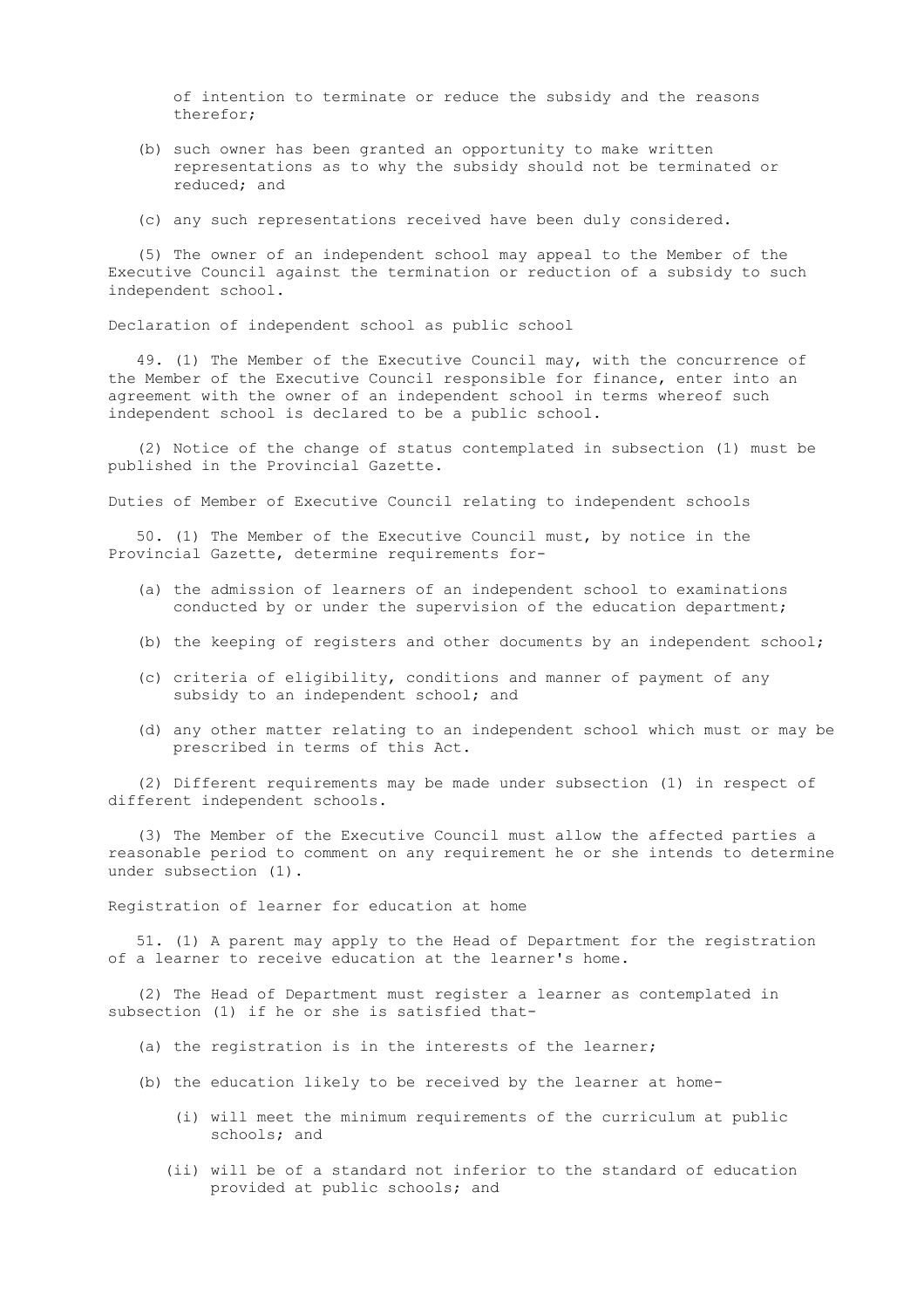(c) the parent will comply with any other reasonable conditions set by the Head of Department.

 (3) The Head of Department may, subject to subsection (4), withdraw the registration referred to in subsection (1).

 (4) The Head of Department may not withdraw the registration until he or she-

- (a) has informed the parent of his or her intention so to act and the reasons therefor;
- (b) has granted the parent an opportunity to make representations to him or her in relation to such action; and
- (c) has duly considered any such representations received.

 (5) A parent may appeal to the Member of the Executive Council against the withdrawal of a registration or a refusal to register a learner in terms of this Act.

#### CHAPTER 6

# TRANSITIONAL PROVISIONS

# Transitional provisions relating to schools other than private schools

 52. (1) Any school which was established or was deemed to have been established in terms of any law governing school education in the Republic of South Africa and which existed immediately prior to the commencement of this Act, other than a private school referred to in section 53 is deemed to be a public school.

 (2) The assets and liabilities which vested in a school contemplated in subsection (1) immediately prior to the commencement of this Act, vest in the public school in question.

 (3) Funds and other moveable assets used by, or held for or on behalf of, a public school contemplated in subsection (1) and which in law are the property of the State, remain at the disposal of the school, and devolve on the school on a date and subject to conditions determined by the Minister by notice in the Government Gazette, after consultation with the Council of Education Ministers.

 (4) Any transaction entered into prior to the commencement of this Act by a school contemplated in subsection (1), which had the effect of transferring funds or other assets of such school to another person or body without value, is invalid.

Transitional provisions relating to private schools

 53. A private school which was registered or deemed to have been registered under the provisions of a law regulating school education in the Republic of South Africa and which existed immediately prior to the commencement of this Act, is deemed to be an independent school.

Transitional provisions relating to governing bodies

 54. (1) The Minister must, after consultation with the Member of the Executive Council and by notice in the Government Gazette, determine dates-

 (a) by which the election of members of governing bodies at all public schools in a province must be finalised in terms of this Act; and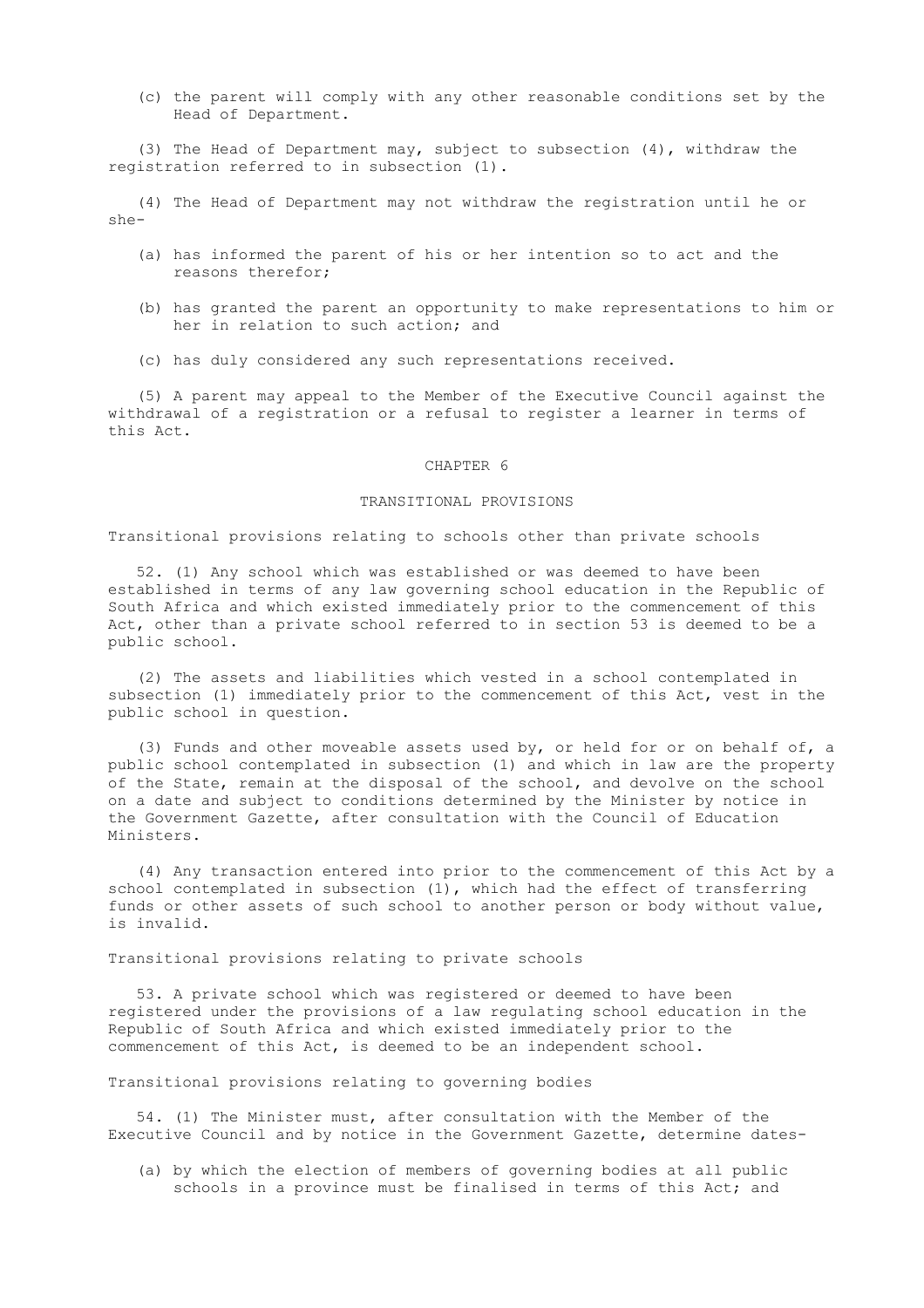(b) from which the governing bodies referred to in subsection (1)(a) must function in terms of this Act.

 (2) Different dates may be determined in terms of subsection (1)(b) in respect of governing bodies in the different provinces.

 (3) Any governing body, management council or similar authority of a public school, which existed immediately prior to the commencement of this Act, continues to function until the day before the date on which the relevant governing body is elected and must perform all the functions it performed prior to the commencement of this Act which a governing body can lawfully perform in terms of this Act.

 (4) Until a governing body begins to function in terms of subsection 1(b), such governing body of a school deemed to be a public school in terms of section 52(1) must perform the functions lawfully performed by its predecessor which are capable of being performed by a governing body in terms of this Act.

Transitional provisions relating to immovable property of certain schools

 55. (1) The immovable property of a school which was declared to be a state-aided school under section 29(2A) of the Education Affairs Act, 1988 (House of Assembly) (Act No. 70 of 1988), devolves upon the State on a date determined by the Minister by notice in the Government Gazette.

 (2) The Minister may determine different dates in respect of different schools under subsection (1).

 (3) Any notice determining a date or dates referred to in subsection (1) or (2) must grant all interested parties a period of not less than 30 days in which to make written submissions.

 (4) The Minister must consider all such submissions received, and thereafter may alter any notice referred to in subsection (1).

 (5) Any transfer duty, stamp duty, other fees or costs payable as a result of the transfer of the immovable property contemplated in subsection (1) must be paid in full or in part from funds appropriated by Parliament for that purpose.

 (6) The Minister may, with the concurrence of the Minister of Finance, direct that no transfer duty, stamp duty, other fees or costs contemplated in subsection (5) be paid in respect of a particular transfer under this section.

 (7) The rights of third parties with claims against the school in respect of the immovable property affected by the transfer contemplated in this section are not extinguished by the transfer and-

- (a) a third party acquires no right of execution against the immovable property as a result of such transfer alone;
- (b) a third party is obliged to excuss the school in question if the school fails to meet its commitments to the third party; and
- (c) the State indemnifies such a third party in its claims against the school which were secured by the immovable property, but the third

party

 does not acquire a greater right against the State than that which it had against the school prior to the transfer.

 (8) The fact that compensation for any land and real rights in or over land expropriated in terms of subsection (1) has not been finalised or paid, does not impede the transfer of such land and real rights in or over land to the State.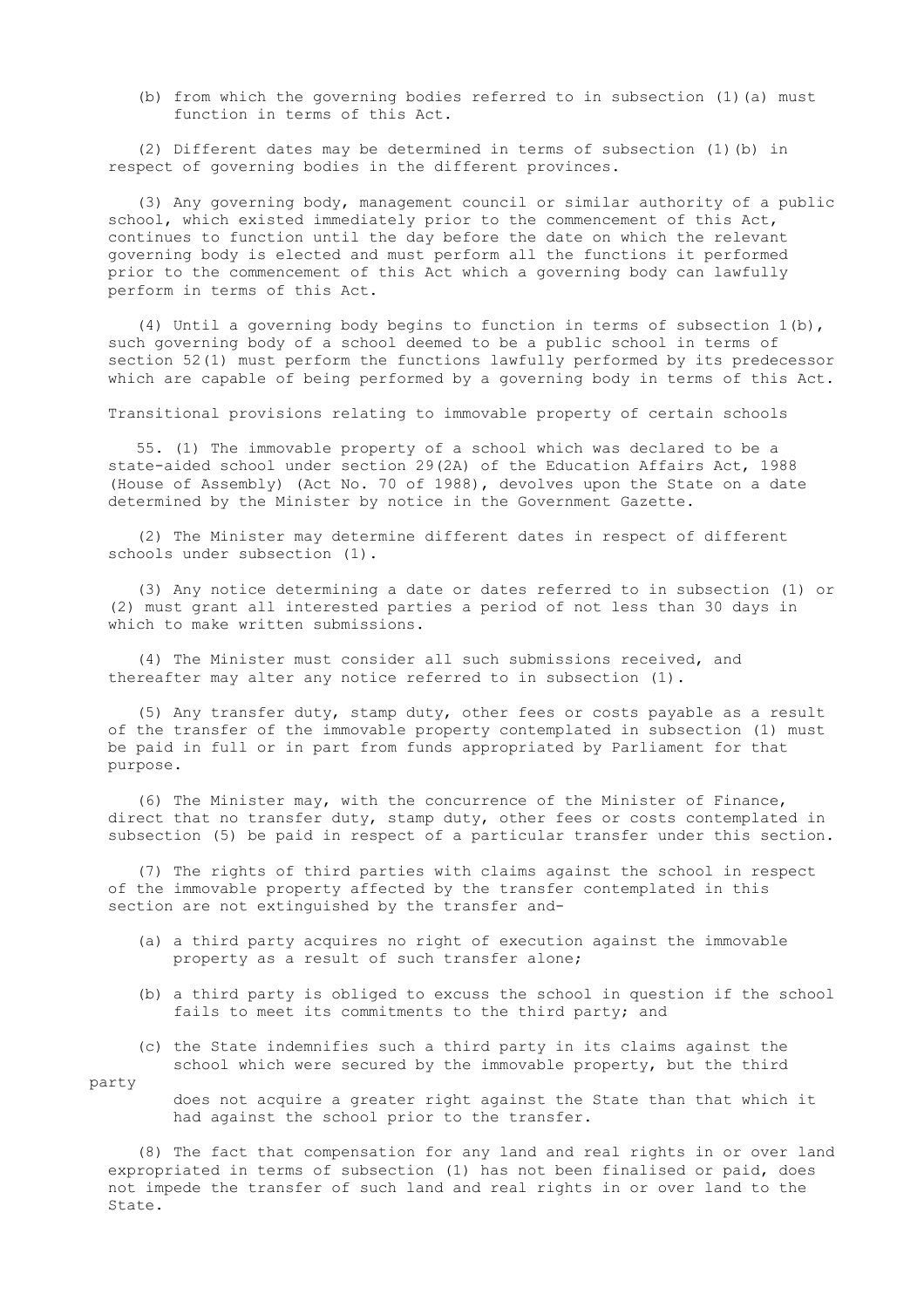(9) Until the date contemplated in subsection (1), a public school referred to in that subsection may not let, sell or otherwise alienate its immovable property, or grant to any person any real right thereon or servitude thereon without the written consent of the Member of the Executive Council.

 (10) Any claim for compensation arising from subsection (1) must be determined as contemplated in the Constitution.

Transitional provisions relating to public schools on private property

 56. If an agreement contemplated in section 14 does not exist at the commencement of this Act in respect of a school, standing on private property and which is deemed to be a public school in terms of section 52(1), the Member of the Executive Council must take reasonable measures to conclude such an agreement within six months of the commencement of this Act.

 Transitional provisions relating to private property owned by religious organisation

 57. If the owner of the private property referred to in section 56 is a religious organisation, such owner may require that the agreement contemplated in section 14 must recognise, in an appropriate manner consistent with this Act, the distinctive religious character of the school.

### CHAPTER 7

# GENERAL PROVISIONS

# Expropriation

 58. (1) The Member of the Executive Council may, if it is in the public interest to do so, expropriate land or a real right in or over land for any purpose relating to school education in a province.

 (2) The Member of the Executive Council must give notice in the Provincial Gazette of his or her intention to expropriate in terms of subsection (1).

- (3) A notice contemplated in subsection (2) must-
- (a) identify the land or any real right in or over the land;
- (b) give interested parties an opportunity to make written submissions regarding the expropriation within a period of not less than 30 days; and
- (c) invite any person claiming compensation as a result of the expropriation to enter into negotiations with the Member of the Executive Council in that regard, and draw attention to the provisions of subsection (5).

 (4) The Member of the Executive Council may, after considering all such written submissions, expropriate the land or any real right in or over the land referred to in subsection (3) by notice in the Provincial Gazette.

 (5) Any expropriation contemplated in subsection (4) takes effect immediately even though compensation payable in respect of such land or real right in or over such land has not been finally determined or paid.

 (6) If the Member of the Executive Council and an owner of the land or real right fail to reach agreement regarding the payment of compensation, either party may refer the matter to a court for determination, or they may agree to refer the dispute to an arbitrator for arbitration.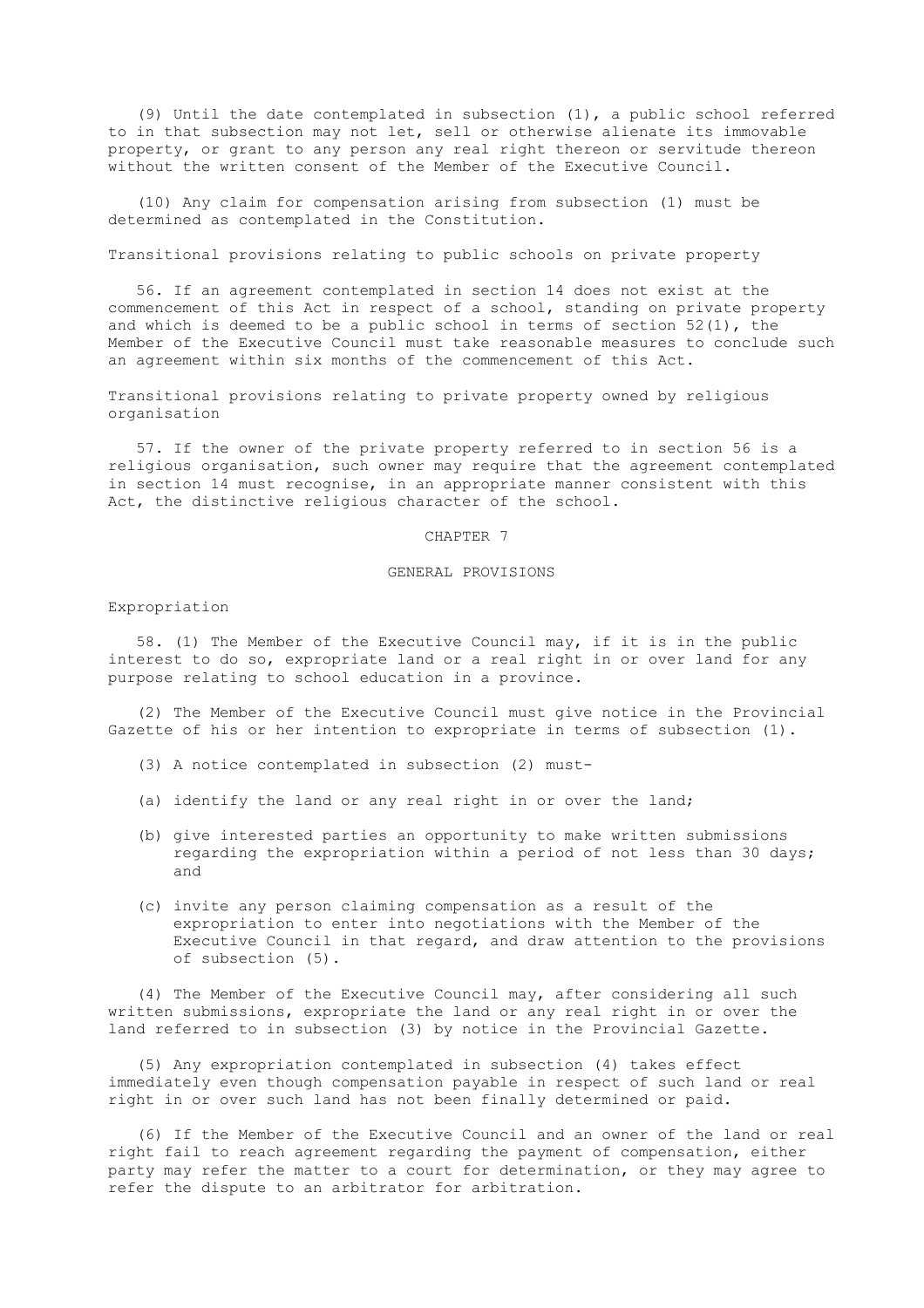(7) The arbitrator determines the time, venue and procedures which apply in the arbitration.

 (8) The arbitrator determines the dispute and makes a written award giving reasons for such award as soon as possible after the arbitration, and his or her determination is binding.

(9) The arbitrator may not make an award of costs.

 (10) The arbitrator is paid, out of moneys appropriated for this purpose by the provincial legislature, such fees and allowances as the Member of the Executive Council may determine, with the concurrence of the Member of the Executive Council responsible for finance.

 (11) Any transfer duty, stamp duty, other fees or costs payable as a result of any transfer of land or a real right contemplated in subsection (1) may be paid in full or in part from funds appropriated by the provincial legislature for that purpose.

 (12) Any claim to compensation arising from the expropriation contemplated in subsection (4) must be determined as contemplated in the Constitution and this section.

Duty of schools to provide information

 59. (1) A school must make information available for inspection by any person, insofar as such information is required for the exercise and protection of such person's rights.

 (2) Every school must provide such information about the school as is reasonably required by the Head of Department.

# Liability of State

 60. (1) The State is liable for any damage or loss caused as a result of any act or omission in connection with any educational activity conducted by a public school and for which such public school would have been liable but for the provisions of this section.

 (2) The provisions of the State Liability Act, 1957 (Act No. 20 of 1957), apply to any claim under subsection (1).

#### Regulations

 61. The Minister may make regulations on any matter which must or may be prescribed by regulation under this Act and any matter which may be necessary or expedient to prescribe in order to achieve the objects of this Act.

### Delegation of powers

 62. (1) The Member of the Executive Council may, subject to such conditions as he or she may determine, delegate any power conferred upon him or her by or under this Act to the Head of Department or an officer, except the power to publish a notice and the power to decide an appeal lodged with him or her in terms of this Act.

 (2) The Head of Department may, subject to such conditions as he or she may determine, delegate to an officer any of his or her powers in terms of this Act or delegated to him or her in terms of subsection (1).

 (3) A delegation under subsection (1) or (2) does not prevent the Member of the Executive Council or Head of Department, as the case may be, from exercising such power or performing such duty.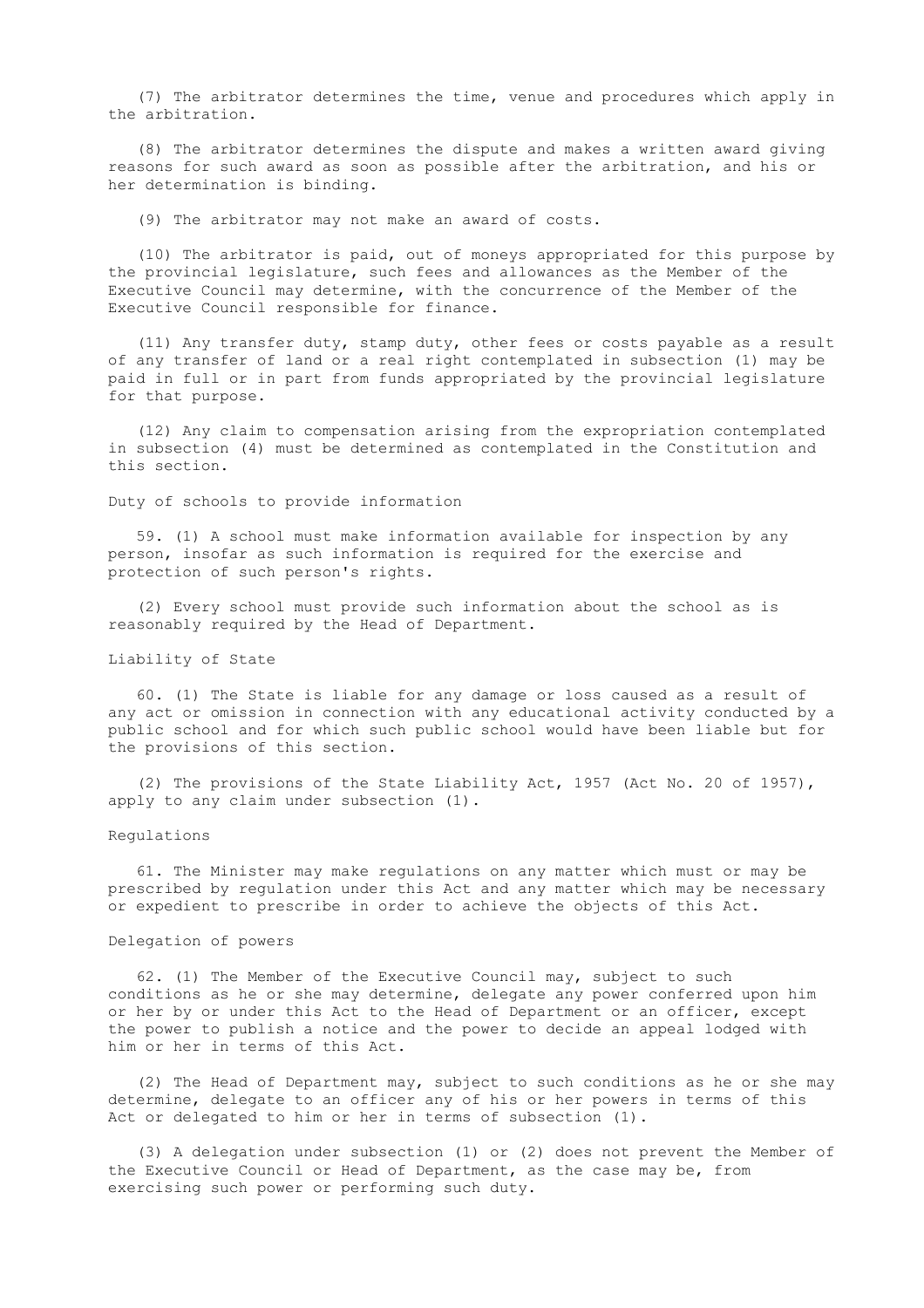### Repeal and amendment of laws

 63. (1) The laws listed in the first column of Schedule I are hereby repealed to the extent set out in the third column of that Schedule.

 (2) The Educators' Employment Act, 1994 (Proclamation No. 138 of 1994), is hereby amended to the extent set out in Schedule 2.

Short title and commencement

 64. This Act is the South African Schools Act, 1996, and comes into operation on a date fixed by the President by proclamation in the Government Gazette.

#### SCHEDULE 1

| No. and year of Act Short title |                                                                                    | Extent of repeal                                               |
|---------------------------------|------------------------------------------------------------------------------------|----------------------------------------------------------------|
|                                 |                                                                                    |                                                                |
|                                 | Act No. 47 of 1963   Coloured Persons Education Act, 1963  Sections 1A, 8 to       | 20, 26 and 28 to 31                                            |
|                                 | Act No. 61 of 1965   Indians Education Act, 1965                                   | Sections 1B, 8 to 20,<br>26, 28, 29, 31 and<br>33(1)(q)        |
|                                 | Act No. 90 of 1979   Education and Training Act, 1979                              | Sections 1A, 3, 4, 11<br> to 29, 31, 32, 43 and<br>$44(1)$ (h) |
|                                 | Act No. 104 of 1986 Private Schools Act (House of Assem- Section 1A<br>(bly), 1986 |                                                                |
|                                 | Act No. 70 of 1988   Education Affairs Act (House of<br> Assembly), 1988           | Sections 3 and 65 and<br>Chapter 7                             |
|                                 |                                                                                    |                                                                |

#### SCHEDULE 2

(Amendment of Educators' Employment Act, 1994, by section 63)

- 1. Amendment of section I by-
- (a) the insertion of the following definitions:

 " 'Department' means a department contemplated in section 7(2) of the Public Service Act, 1994 (Proclamation No. 103 of 1994), responsible for education in the national government;

 'educational institution' means a public school, college of education, technical college, other college or an office controlling such a school or college or rendering a support service to such a school or college where educators are employed, in regard to which the terms and conditions of employment of such educators are determined by this Act but excludes a university, technikon, independent school or independent college;

'Labour Relations Act' means the Labour Relations Act, 1995 (Act No.

of 1995);

 'public educational institution' means an educational institution which is not a state-aided college;

66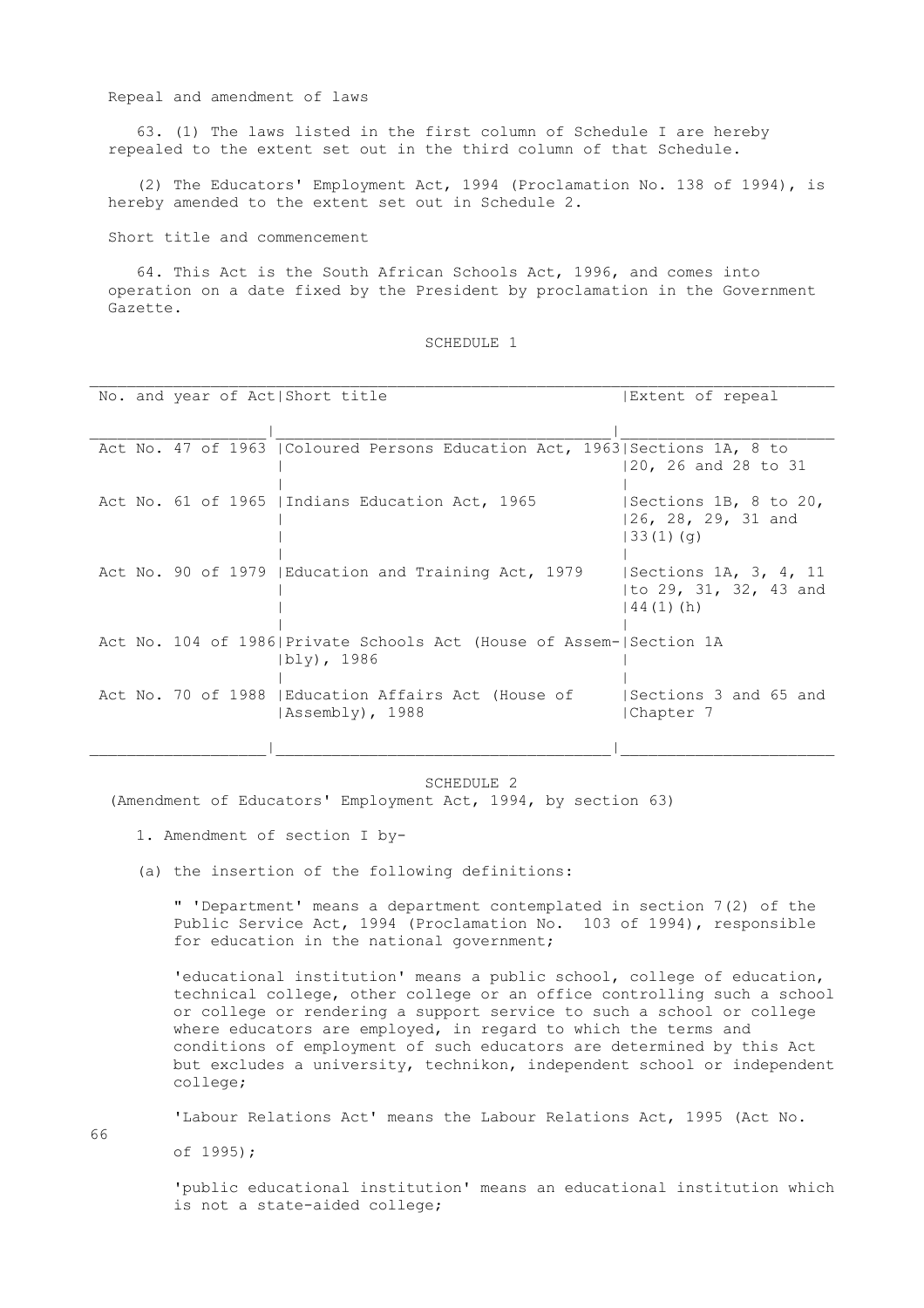'public school' means a public school as defined in section I of the South African Schools Act, 1996;

'state-aided college' means a college of education, technical college

 other college which is wholly or partly funded by the State in respect of the remuneration and conditions of service of educators in posts on the establishment created in terms of section 3(1) and in regard to which the college is the employer of such educators;

 'unsubsidised post' means a post at a state-aided college in respect of which no subsidy in terms of a law is paid by the State;";

 (b) substitution for the definitions of "educator", "employee member" and "employer" of the following definitions, respectively-

 " ' educator' means any person who teaches, educates or trains other persons or provides professional therapy educational services including professional therapy at any school, technical college or college of education educational institution or assists in rendering professional services or performs educational management services or educational auxiliary services provided by or in a department of education and whose employment appointment and terms and conditions of employment is are regulated by this Act; 'employee member' means an employee organisation that is a member of the Education Labour Relations Council established in terms of section 6 of the Education Labour Relations Act 37(3)(b) read with item 20 of Schedule 7 to the Labour Relations Act;

'employer' means-

- (a) in the case of a departmental public educational institution or office, the head of a department; and
- (b) in the case of a state-aided educational institution college, the body which employs an educator;
- (c) for the purposes of section  $5(1)$  (a) and (b) the Minister in respect of educators appointed to posts created in terms of sections  $3(1)$  and  $(3)$ ; and
	- (d) in the case of an unsubsidised post at a public school referred

to

in section 3A, the body which employs the educator."; and

(c) the deletion of the following definitions, namely-

"departmental educational institution"

"subsidised post"

"state-aided educational institution"

"Executive Council"

"Education Labour Relations Act"

2. The substitution for section 3 of the following section:

"Educator Establishment of educational institutions and Department

 3. (1) Notwithstanding anything to the contrary contained in any other law, but subject to this Act and the National Policy for General

or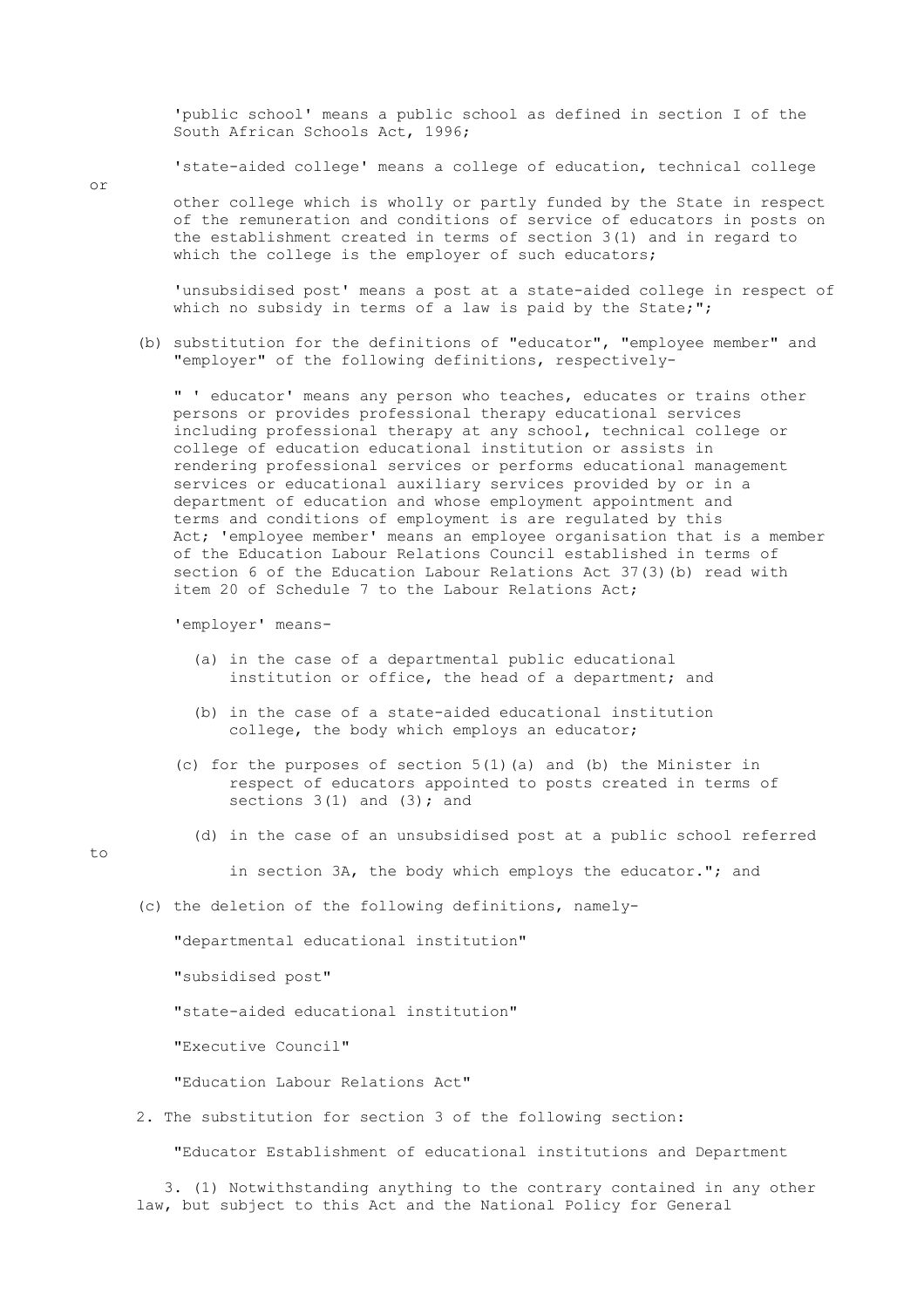Education Affairs on the Salaries and Conditions of Employment of Educators Act, 1984 (Act No. 76 of 1984), the educator establishment at an a state educational institution in a province shall consist of the posts which the Member of the Executive Council creates and the educator establishment of the Department of Education shall consist of the posts which the Minister creates.

 (2) The employer A state-aided college may create unsubsidised posts additional to the educator establishment referred to in subsection (1).

 (3) Educators may be appointed on a temporary basis additional to the establishment referred to in subsection (1) with the approval of the Member of the Executive Council or the Minister, as the case may be.

 (4) A post referred to in subsection (1) may be regraded, redesignated, converted or abolished by the Member of the Executive Council or the Minister, as the case may be.".

3. By the insertion after section 3 of the following section:

"Transitional arrangement

 3A. (1) The authority to create unsubsidised posts, to employ educators in such posts and all other matters incidental thereto which, in terms of section 3(2), vested in a state-aided school prior to the commencement of this Act, shall remain intact for such school until 31 December 1997, and thereafter such authority shall cease.

 (2) Contracts of employment of educators appointed to posts referred to in subsection (1) entered into after the commencement of this Act, shall not

be valid after 31 December 1997.".

4. The substitution for section 4 of the following section:

"Appointment and promotion of educators

 4. (1) The qualifications for appointment and promotion as an educator shall be prescribed determined by the Minister.

 (2) Subject to the provisions of the Constitution, the Labour Relations Act, 1995 (Act No. 66 of 1995), and agreements reached in terms thereof Posts posts shall be filled by appointment, transfer or promotion and the power to fill a post created under section 3 shall, subject to the provisions Of this Act, vest in the employer, who shall exercise such power with regard to posts referred to in section 3(1) and (3) subject to the prior approval of the Member of the Executive Council or the Minister, as the case may be.

a

(3) The authority to fill a post referred to in section 3(1) and (3) at

 public school in terms of subsection (2) is exercised on the recommendation of a public school, as represented by its governing body, and the employer may only deviate from such recommendation if:

- (a) the candidate does not have the required qualifications;
- (b) the candidate has been found guilty of misconduct; or
- (c) sufficient proof exists that the recommendation made by the

school

was based on improper influence.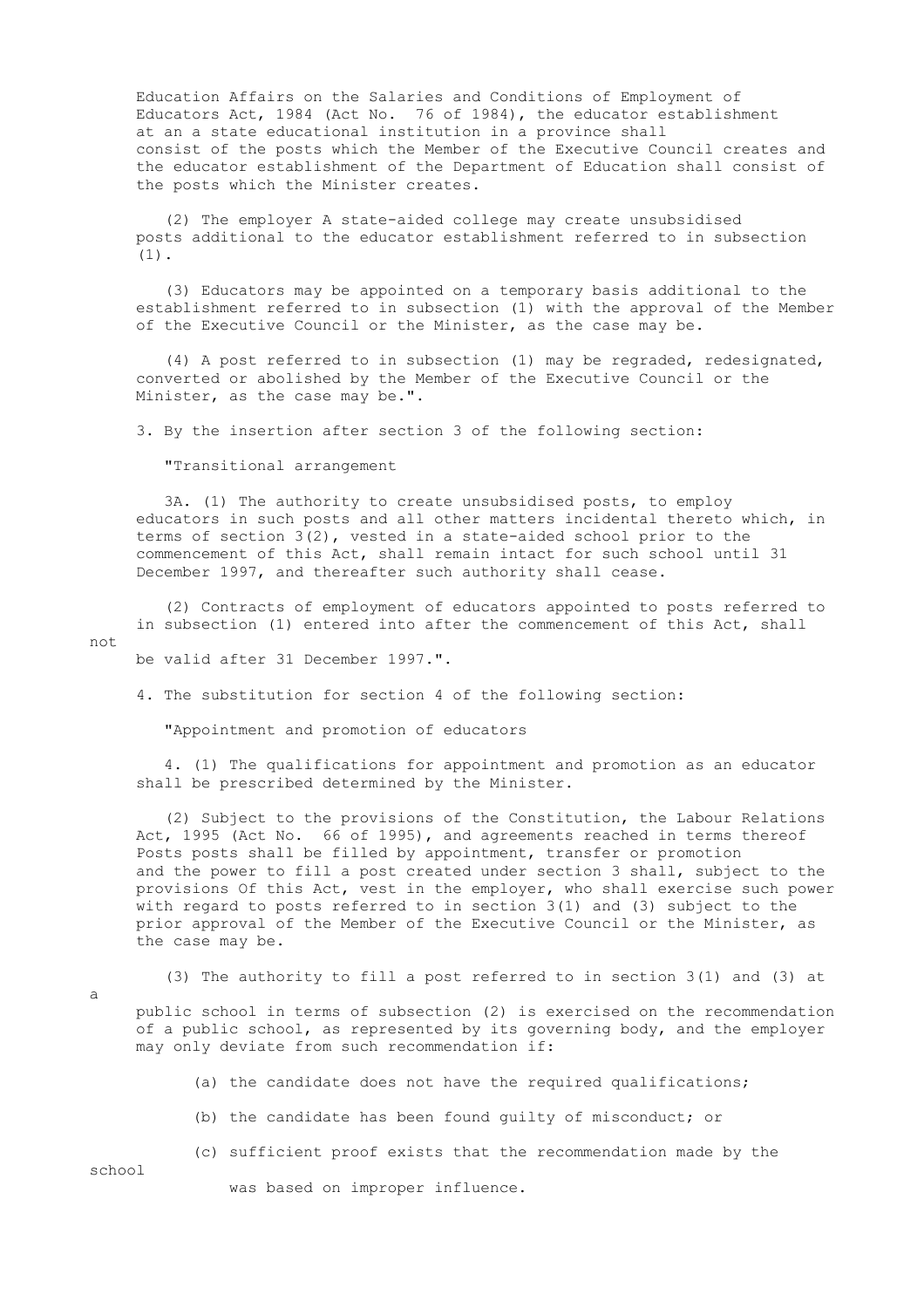(3) (4) An educator may be appointed under subsection (2) this section-

the

as

(a) in a permanent capacity, which shall include an appointment to

permanent relief staff, whether on probation or not; or

 (b) temporarily or on special contract, whether in a full-time or part-time capacity.

 (4) (5) An appointment, transfer or promotion referred to in subsection (2) shall be effected in such manner and subject to such conditions as may be determined by the Minister.

 (5) (6) An educator appointed in terms of any law repeated by this Act shall be deemed to have been appointed in terms of this Act to the appropriate post on the establishment of the state educational institution in question.

 (7) An educator appointed in terms of the Public Service Act, 1994, shall be deemed to have been appointed in terms of this Act.

 (8) An educator appointed at a public school shall not, by virtue of an amendment of this Act by the South African Schools Act, 1996, be regarded

having changed employers.".

5. The amendment of section 5-

(a) by the substitution for subsection (1) of the following subsection:

- "(1) Notwithstanding anything to the contrary contained in any other law, but subject to the provisions of the National Policy on the Salaries and Conditions of Employment of Educators Act for General Education Affairs, 1984 (Act No. 76 of 1984), and the Education Labour Relations Act and subsection (2)-
	- (a) the salaries, salary scales, and allowances and other terms and conditions of employment of educators appointed, transferred or promoted to posts referred to in section 3(1) and (3) shall be determined by the Minister;
	- (b) the other terms and conditions of employment and service benefits of educators referred to in paragraph (a) shall be prescribed by the Minister; and
- (b)c the salaries, salary scales, allowances and other terms and conditions of employment referred to in paragraphs paragraph (a) and (b) with a financial implication shall be determined by the Minister with the concurrence of the

Minister

responsible for finance at national level; and

 (c)d the salaries, salary scales, allowances and other terms and conditions of employment of educators at a state-aided college appointed, transferred or promoted to posts referred to in

# section

3(2)(3) shall be determined by the employer."; and

- (b) by the deletion of subsection (2).
- 6. The substitution for section 6 of the following section:

"Transfer and secondment of educators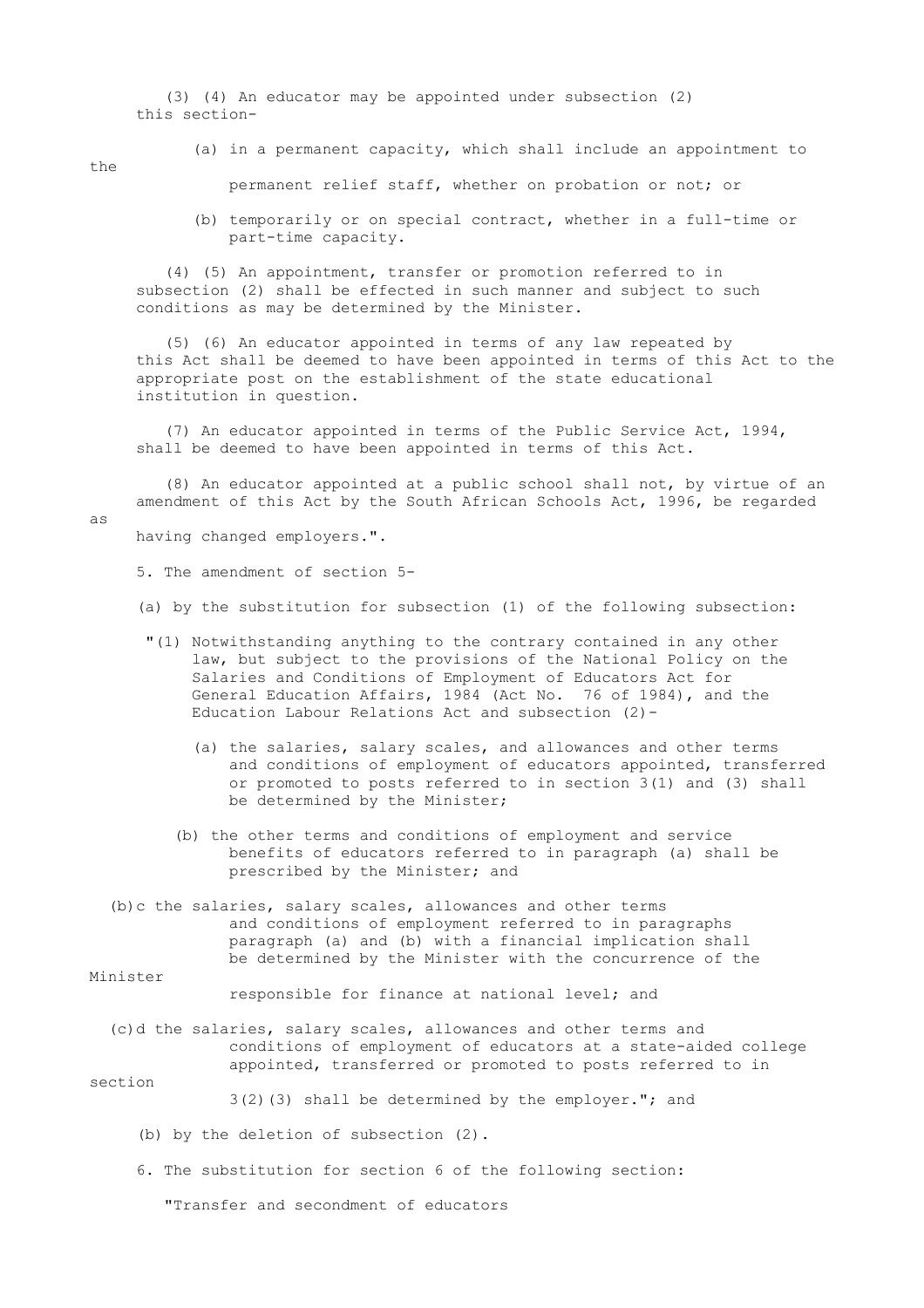6. (1) Subject to the provisions of this section, section 4(3) and applicable terms and conditions of employment, an educator employed in an office or departmental a public educational institution may be transferred from the post in which he or she serves to any other post-

- (a) at the same departmental educational institution or office or at another departmental educational institution or office a public educational institution under the control of the same provincial education department by the Member of the Executive Council; or
- (b) at a departmental public educational institution or office in a different province or the Department at national level by the Member of the Executive Council, or the Minister, as the case may be, with the concurrence of the Member of the Executive Council of such other province or the Minister, as the case may be.

 (2) Subject to the provisions of this section, an educator employed at a state-aided educational institution college may with his or her consent, be transferred from the post in which he or she serves to any other post at the same or to any other state-aided educational institution college or public departmental educational institution-

- (a) in the same province by the Member of the Executive Council, with the concurrence of the employer or employers concerned; or
- (b) in a different province by the Member of the Executive Council, with the concurrence of the Member of the Executive Council of such other province and the employers concerned; or
- (c) at the Department at national level with the concurrence of the Minister.

 (3) Subject to the provisions of this section, an educator at a departmental public educational institution or office may, with his or her consent, be transferred from the post in which he or she serves to any other post at a state-aided educational institution college, and in such a case the provisions of subsection (2) must apply mutatis mutandis.

 (4) A transfer provided for in subsections (1), (2) and (3) may be effected irrespective of whether the post to which an educator is transferred is of the same, a lower or higher grade: Provided that-

- (a) the salary and salary scale of an educator shall not be lowered without his or her consent; and
- (b) paragraph (a) shall not apply in respect of an educator transferred in terms of section 19(1).

 (5) An educator who is employed in a permanent capacity at a state public educational institution in a post of a lower or higher grading than that appropriate to his or her rank shall, subject to section  $4(4)$  (5) and (6) be transferred to a post with a grading appropriate to his or her rank as soon as a suitable vacancy arises.".

 7. The amendment of section 7 by the substitution for the expression "state educational institution", wherever it occurs, of the expression "public educational institution".

8. The amendment of section 8 by the substitution for the expression "state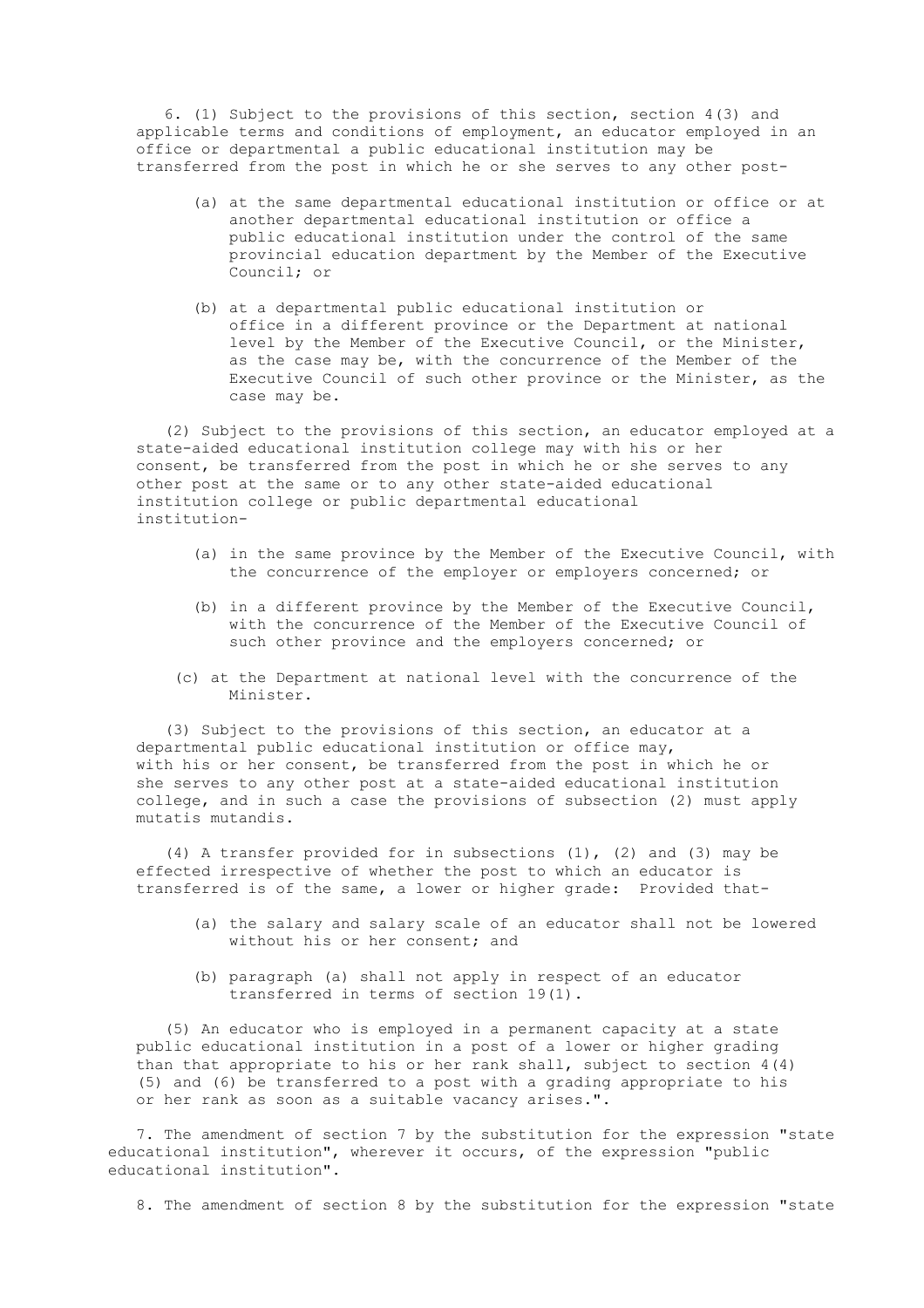educational institution", wherever it occurs, of the expression "public educational institution".

 9. The amendment of section 10 by the substitution for the expression "state educational institution", wherever it occurs, of the expression "public educational institution".

 10. The amendment of section 11 by the substitution for subsection (3) of the following subsection:

 "(3) If the name of an educator is struck off a register of educators kept by a body recognised by the Minister in terms of the National Policy for General Education Affairs Act, 1984 (Act No. 76 of 1984), the South African Council for Educators he or she shall notwithstanding anything to the contrary contained in this Act, be deemed to have resigned with effect from the date following immediately upon the day on which his or her name was so struck off."

11. The substitution for section 22 of the following section:

 "Transfer of educators on declaration of public educational institution to be state-aided college

 22. (1) An educator who was employed at a departmental public educational institution immediately prior to the date of declaration of

such

 institution to be a state-aided educational institution college shall with effect from that date with his or her consent be transferred to and appointed in the service of the state-aided educational institution college in question.

 (2) An educator transferred and appointed under subsection (1) shall be appointed on the terms and conditions of employment applicable to persons

in

 the service of a state-aided college educational institutions: Provided that-

- (a) his or her salary shall not be reduced without his or her consent as a result of such transfer and appointment;
- (b) for the purposes of the said terms and conditions of employment, including pension benefits, his or her period in the service of the state-aided public educational institution shall be deemed to be a period in the service of the provincial government at the state-aided college concerned;
- (c) sick leave or vacation leave credit obtained by him or her as a result of his or her continuous service in a departmental public educational institution shall be deemed, subject to the conditions determined by the Minister, to have been obtained by him or her as a result of his or her service at the state-aided educational institution college in question; and
- (d) any disciplinary proceedings instituted or to be instituted against him or her in respect of misconduct which he or she allegedly committed prior to the date contemplated in subsection (1) shall be disposed of or instituted, as the case may be, in terms of this Act.".

12. The substitution for section 23 of the following section:

 "Transfer of educators on declaration of state-aided college to be public

educational institution